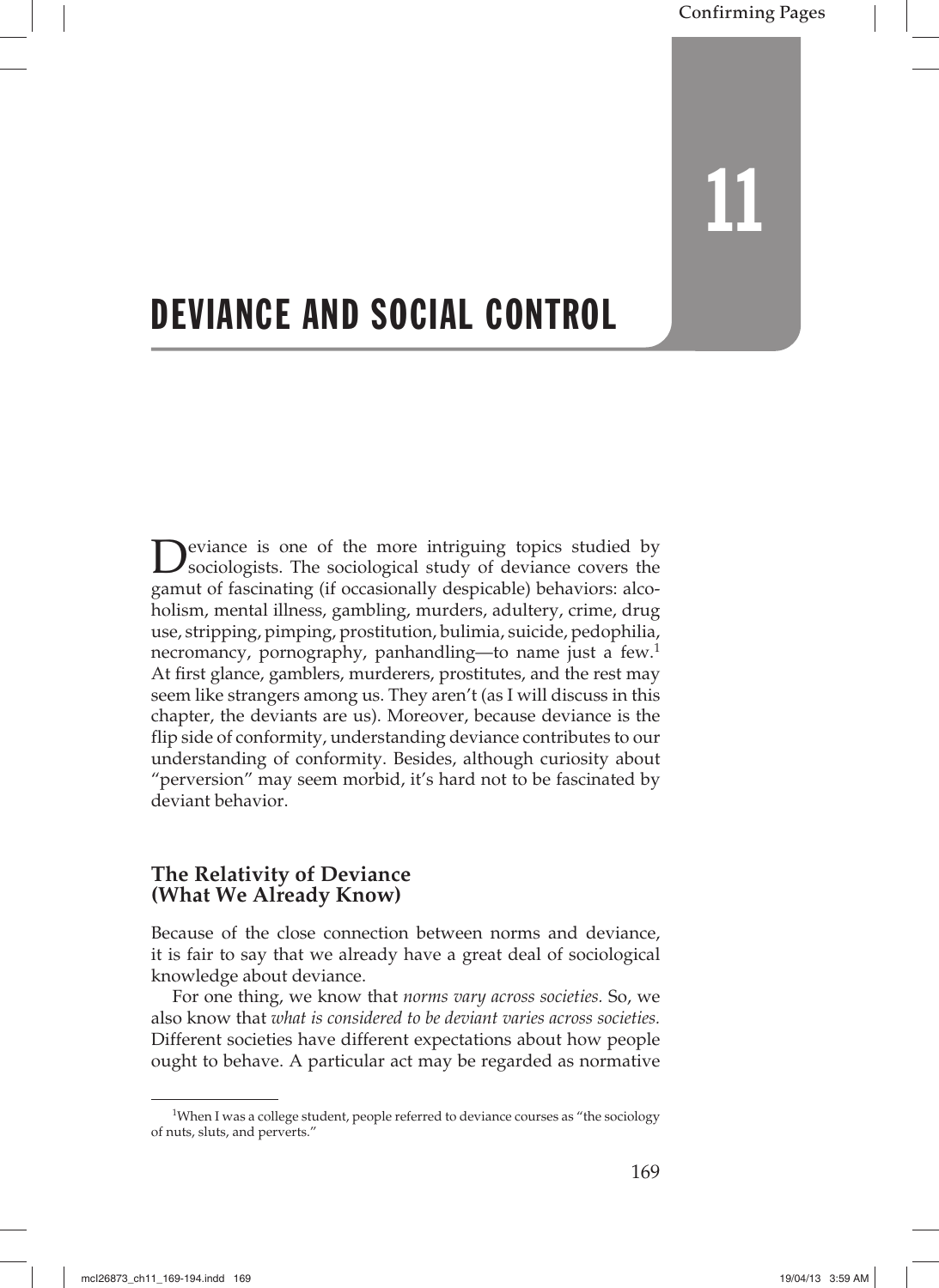in society A but deviant in society B. In some countries (e.g., Belgium, France, Germany, Japan, Spain), it is expected that you will stop to help a stranger in trouble; fail to help and you might end up being arrested. In most places in the United States, however, the law can't touch you—even if you stand by and watch a murder.

*Important: To define an act as deviant is to say nothing about whether that act is inherently good or bad, or moral or immoral. Remember, good, bad, moral, and immoral are not sociological concepts. (If you need to, review chapter 4 on that point.) To say that an act is deviant is to say only that it violates the norms of a particular group of people at a particular point in time.*

 Travelers to Singapore are warned that anyone caught spitting in public can be subject to a fine of more than \$500 and that failing to flush a public toilet could cost you almost \$100. However, a recent law does allow one to purchase chewing gum in Singapore, as long as one has a prescription. Traveling in the Netherlands, on the other hand, might be a little more relaxing—if you are at least eighteen years of age, you can stop in at a coffee shop and order marijuana with that mocha latté (one gram for about five or six dollars).

 It's a shocking fact that it is impossible to find any specific act that is regarded as deviant in every culture. $2$ 

 For another thing, we know that *norms change over time—even within a particular culture.* So, we also know that *what is considered to be deviant at one time may be considered normative at another time.* For example, in the 1950s college women were expected to wear skirts or dresses to class and men were expected to wear jackets and ties; these days things are much more casual (I occasionally see students wearing pajamas to class). One hundred years ago, it was a crime to join a labor union. Two hundred years ago, one person could own another person; today, slavery is considered very deviant.

 Finally, we know that *norms vary within a particular society* that *different subgroups have different norms.* So, we also know that *what is considered deviant will vary from subgroup to subgroup within a particular society.* For example, according to the norms of many groups, dancing and playing cards are respectable, normative behaviors. But in some religious subcultures, dancing and card playing are regarded as deviant. Generally, drinking alcohol is normative, as long as the drinker does not drive or become drunk. But in some adolescent subcultures, on the other hand, "drinking until you pass out" *is* normative. (You may recall from chapter 7

<sup>2</sup> Wait! You might be thinking, what about murder? Isn't murder regarded as deviant in all cultures? The trick here is that murder is not an act, but a category of acts that a society has elected to say are deviant. To put it another way, some form of killing is tolerated in nearly every society. But what sorts of killing are called murder and what sorts are not varies according to society. Similarly, what constitutes killing in self-defense varies across societies.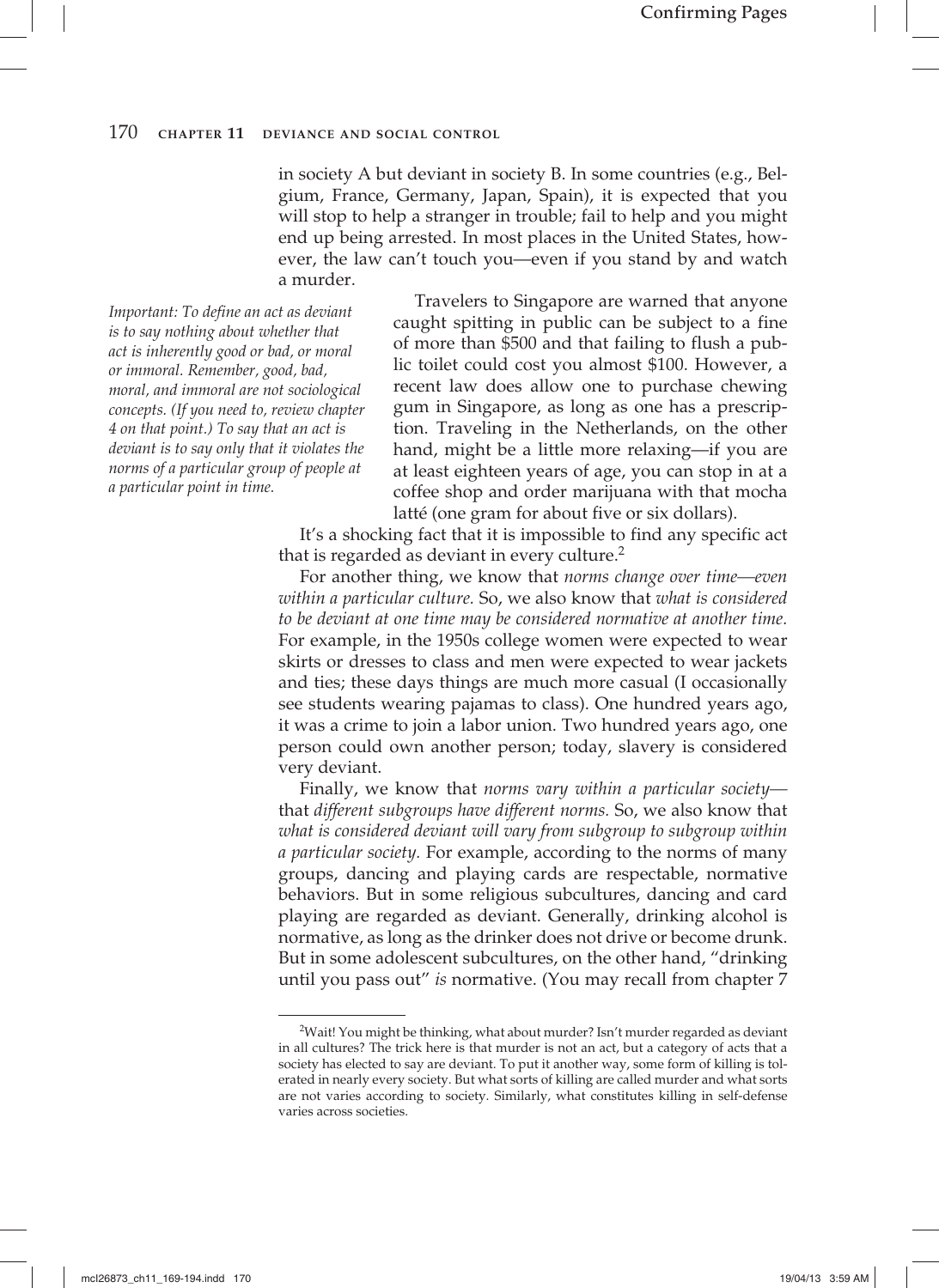that one of the things that defines a subculture is that its norms vary from those of the larger society.) We also have different expectations for different kinds of people. Thus, it is considered deviant for women to chew tobacco but not for men.

 **11.1** Which of the following statements about deviance are true, and which are false? Explain your answers briefly.

- a. Society can be divided into people who conform and people who do not conform to social norms.
- b. People generally agree on which behaviors are deviant and which are not deviant.
- c. Most people have violated one or more important mores at some time in their lives.
- d. Most deviant behaviors are regarded as deviant in all societies and at all times.
- e. Only acts that are harmful to people are judged deviant.

# **Nonsociological Theories of Deviance**

 Deviance has long intrigued social observers. For centuries many theorized that deviance was simply a product of sin and was caused by such factors as demonic possession. By the midnineteenth century, however, skeptical social observers began to look for different causes. The first attempts at scientifically explaining deviance focused on biological factors. For example, Cesare Lombroso, a physician who worked in Italian prisons, argued in 1876 that deviants were, in effect, biological failures. Claimed Lombroso, "Criminals are evolutionary throwbacks," or *atavists.*<sup>3</sup>

 But Lombroso's study overlooked a couple of important factors. First, owing to heightened scrutiny on the part of police, Italian prisoners were most likely to be Sicilian—a group of people who tended to have lower foreheads, more prominent cheekbones and protruding ears, and more body hair than the average Italian. Had Lombroso journeyed to Sicily, he would have found the same physical characteristics to be present among the general *nonimprisoned* population. British psychiatrist Charles Goring and others later probed the matter more carefully. Comparing thousands of convicts and nonconvicts, they found no evidence of



<sup>&</sup>lt;sup>3</sup>The term *atavism* refers to a biological state with a variety of physical manifestations, including low foreheads, prominent cheekbones, protruding ears, and lots of body hair.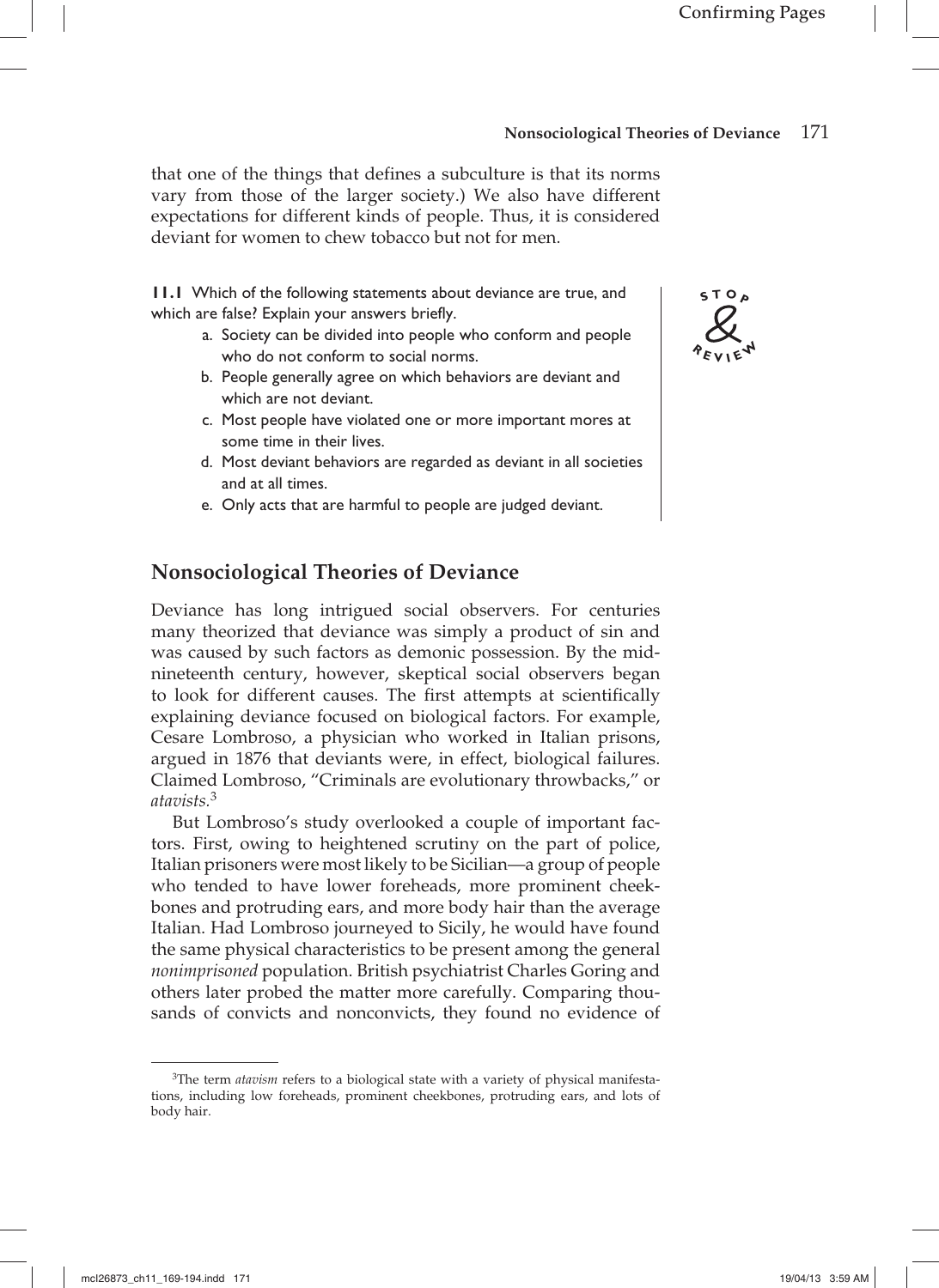Deviance is relative—acts considered deviant today (smoking and other forms of air pollution) were not necessarily regarded as deviant in times past.



*"Judge, my client is willing to plead guilty to bank robbery if you'll drop the charge of smoking in public."*

any physical differences that would distinguish members of one group from the other.

 Other researchers have attempted to identify physical characteristics typical of criminals. In the late 1940s, William Sheldon contended that a person's body shape plays a role in criminality. He distinguished three general body types: (1) *ectomorphs* (tall, thin, fragile), (2) *endomorphs* (short and fat), and (3) *mesomorphs* (muscular and athletic). After analyzing the body structures and criminal histories of hundreds of young men, Sheldon reported that criminality was linked to mesomorphy. Later researchers found merit in Sheldon's findings but argued that he had misunderstood the cause-effect relationship between body type and crime. According to these researchers, mesomorphy itself was not the cause of criminality. Rather, the way mesomorphs tended to be socialized (to be tougher and to have less sensitivity toward others) created a kind of self-fulfilling prophecy that encouraged criminality.

 Another category of nonsociological theories treats deviance as a result of personality factors—especially those arising from "unsuccessful socialization." Such researchers hypothesize, for example, that people with a strong conscience (or *superego,* to use Freud's term) tend to be good, whereas people with a weak conscience tend to be bad. Psychological theorists may also posit that some forms of deviance, such as violence, are a manifestation of an "aggressive personality," whereas other forms, such as homosexuality, may be seen as an expression of "psychological dependency." These theories do not explain, however, why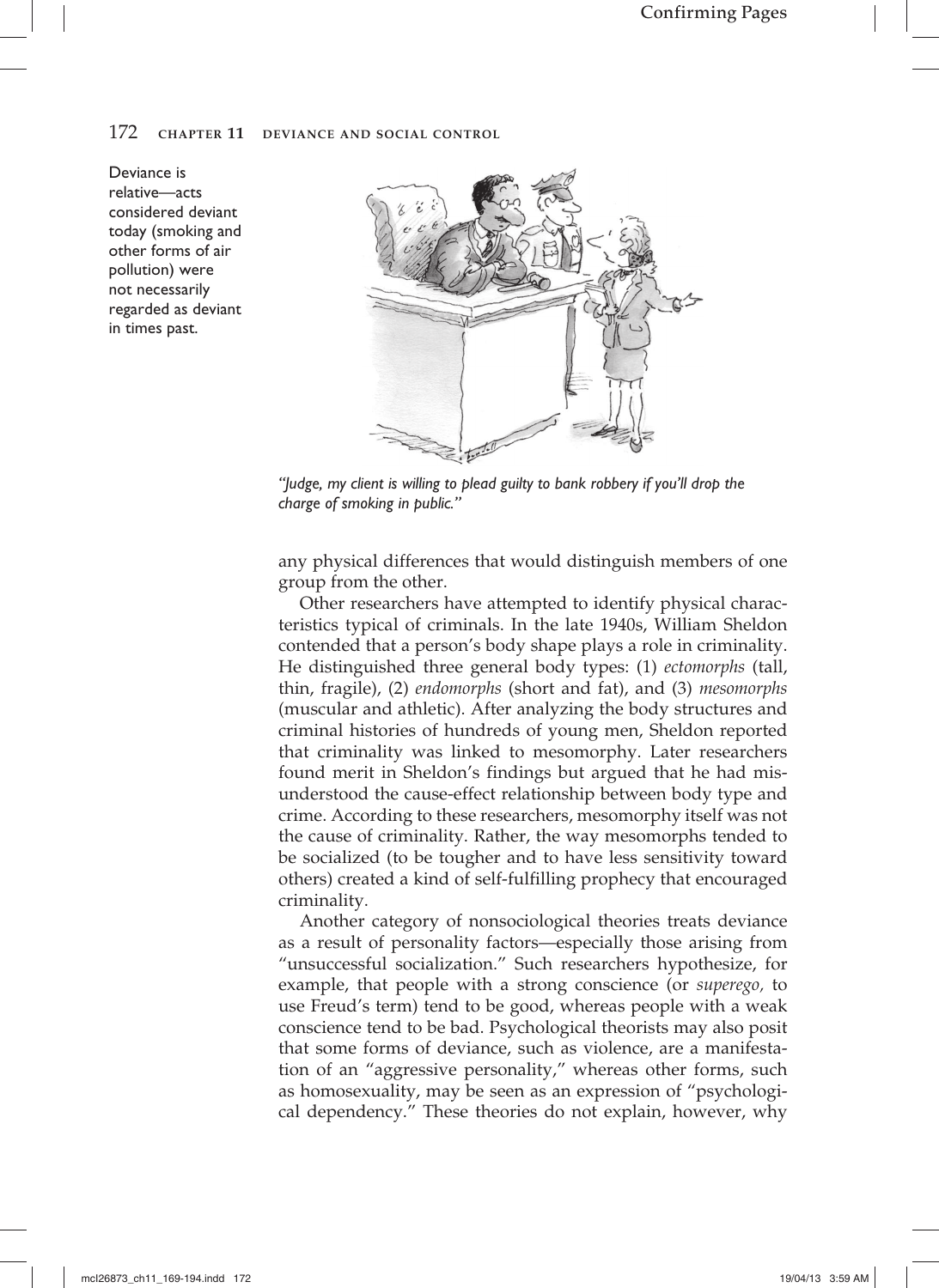such a small percentage of people with aggressive personalities commit homicide or why such a small proportion of people with dependent personalities become homosexual.

## **Sociological Theories of Deviance: Émile Durkheim and Suicide**

 Sociologists tend to be much more impressed by the fact that deviance is tied to social norms. Because social norms exist outside the individual, sociologists look for causes of deviance in the same place: *outside the individual.*

#### **THE COLLECTIVE CONSCIENCE AND STRUCTURAL STRAIN**

 Émile Durkheim was one of the first researchers to look for the causes of deviance in terms of social rather than individual factors. In his early research during the 1880s, Durkheim focused on the act of suicide. Suicide was an interesting choice in that hardly anything seems more personal than the decision to kill oneself. Surely the causes of suicide must be within the individual! (In point of fact, Durkheim was not really interested in individual acts of suicide. He was concerned with suicide rates and what changes in suicide rates indicated about the health of a particular society.)

 As we discussed briefly in chapter 1, Durkheim's primary concern was the nature of society and social order. What sorts of factors hold a society together? What sorts of factors can destroy a society? Durkheim envisioned society as a system made up of interrelated parts. Like a well-oiled machine, a well-functioning society depends on each of its parts working together. Each part of the social system—the institutions of family, religion, and education, for example—work together to make the entire system of society run well. Because of the close connection among all the social parts, when one part of this social machine is not working properly, the entire system ceases to work well.

 According to Durkheim, in some societies the social machine was maintained in smooth working order because of the strength of what he called the *collective conscience* —"the totality of beliefs and sentiments common to the average members of the same society." The collective conscience, in other words, was made up of the values, beliefs, norms, and goals shared by people in a particular society. The collective conscience was a kind of social oil that made things work smoothly.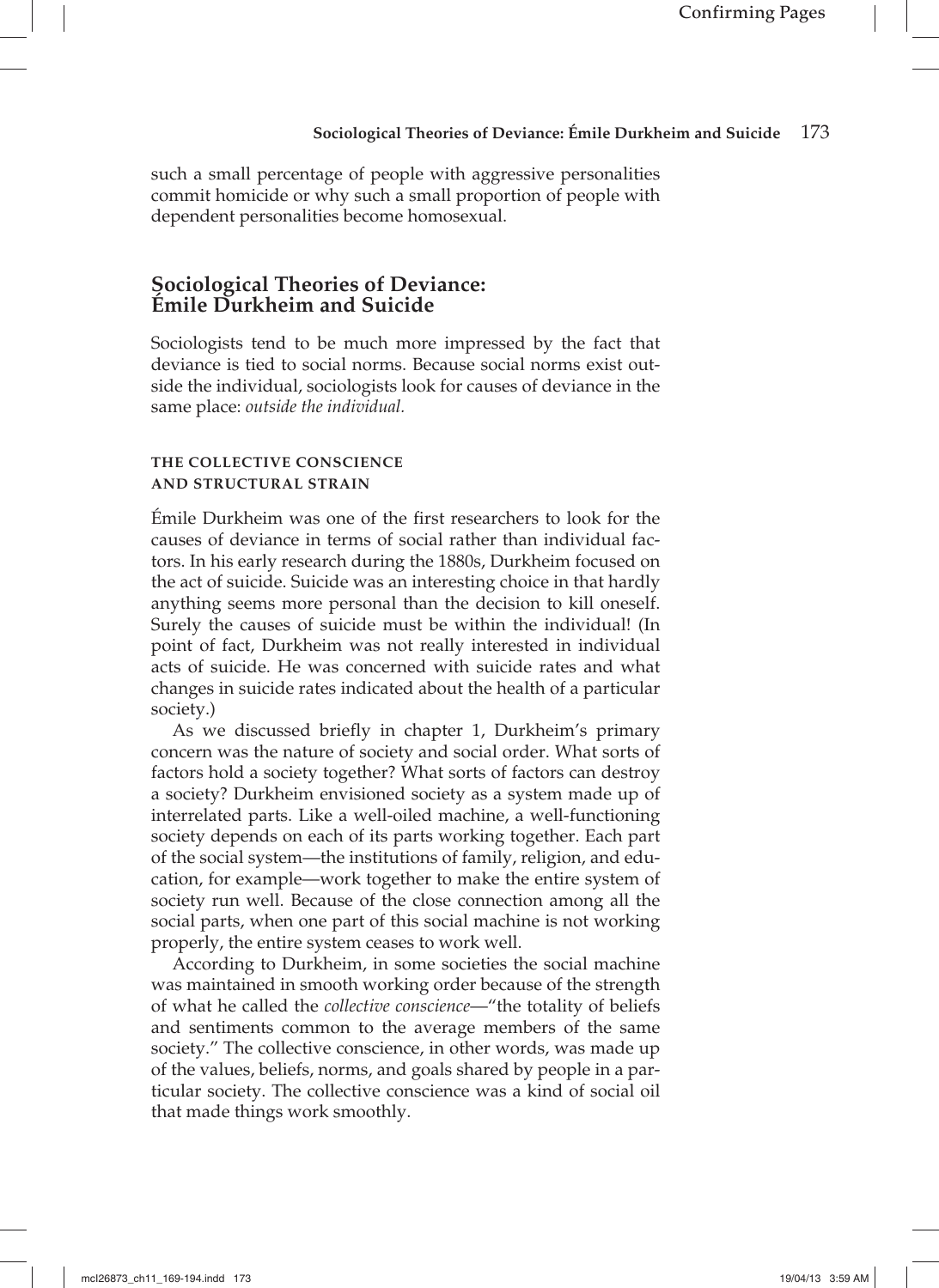As we also discussed in chapter 1, in the late nineteenth century, many people believed that society was in chaos and about to fall apart. For centuries society had seemed to be in a holding pattern, and social change, when it did occur, came slowly almost unnoticed. But in the eighteenth and nineteenth centuries, social change became a fact of life. That sounds reasonable to us, because we live in a society in which change is a part of life. But a couple of hundred years ago, change was new and seemed to be undermining the very nature of what held society together. There were many prophets of doom.

 To Durkheim, one of the symptoms of this "society falling apart" syndrome was the high rate of suicide. In many Western countries, the rate of suicide seemed to be increasing. Whereas many of his contemporaries were asking what was wrong with the people who were killing themselves, Durkheim started asking what it was about *society* that caused increases in the rate of suicide. Durkheim argued that changes in suicide rates could be explained not by focusing on individuals but only by focusing on different social factors.

 Durkheim's study, titled *Suicide* (published in 1897), was one of the first to use statistical analysis. One finding was that the rate of suicide was higher in industrializing societies than in nonindustrializing societies. This led Durkheim to suspect that suicide rates were manifestations of the amount of *structural strain* in a social system.

 More specifically, as a result of his analysis, Durkheim argued that as societies grew larger, more complex, and more specialized, the things that traditionally had held people together would begin to fail. As the division of labor became specialized, people began to do different kinds of work; these differences meant that some people achieved a financial success that took them far from their original lifestyles. However, although people could technically improve their social class standing, they did not know any of the norms that accompanied their new stations in life. No longer was there a great deal of agreement on what values were most important and on which norms applied to whom.

#### **EGOISM AND ANOMIE**

 Durkheim identified several sources of suicide, including *egoism* and *anomie.* Each is a manifestation of a different kind of structural strain. *Egoism occurs when people are not well integrated into society.* In a state of egoism, people lack ties to their social groups. For example, Durkheim found that unmarried people were less integrated into society than married people, who had ties to spouses, children, their children's friends' parents, and so on.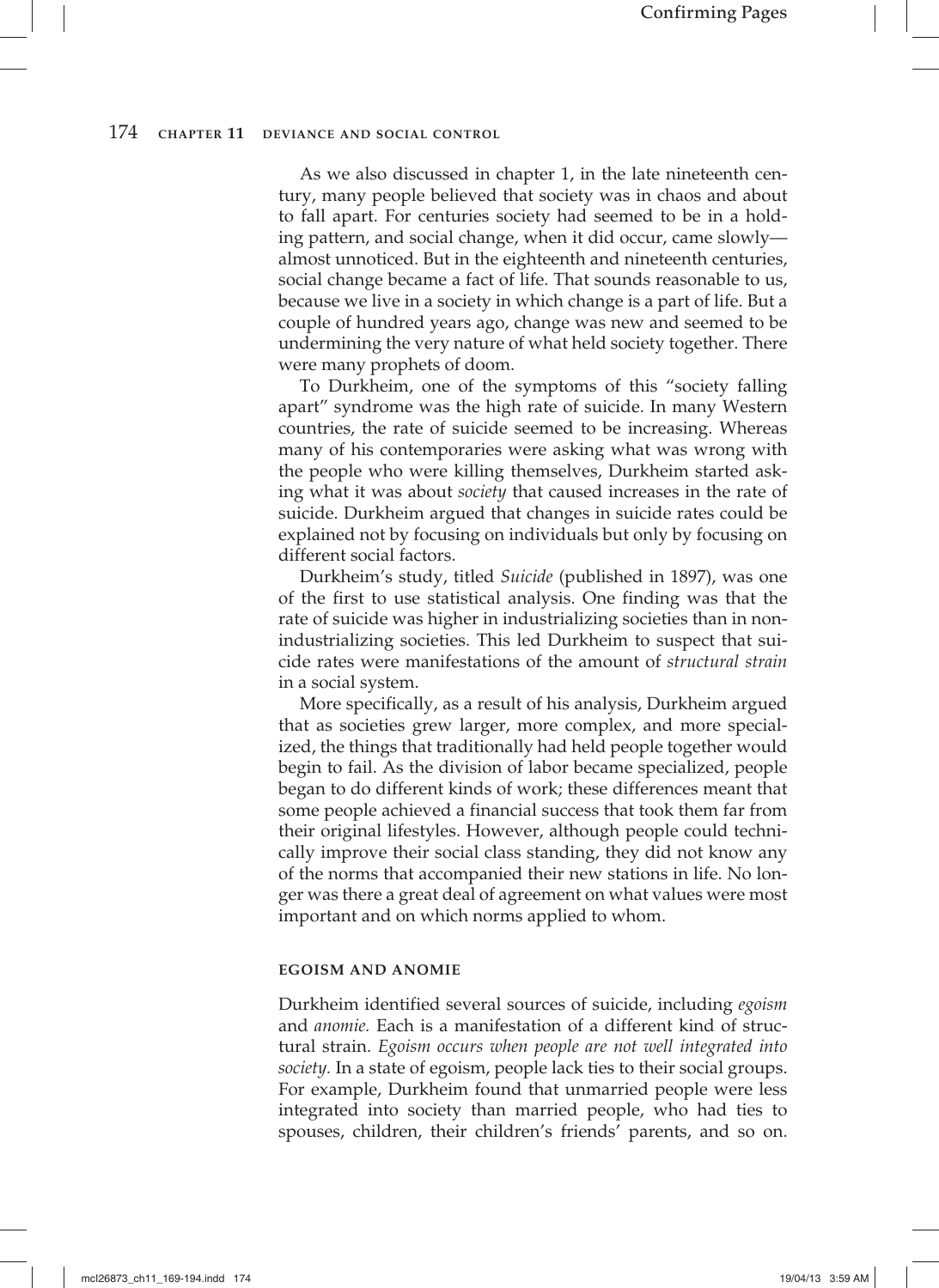Durkheim also argued that Protestants (whose religion encouraged independent thinking) were less integrated into their social groups than Catholics (who were encouraged to look to their priests for leadership). Integration is tied to suicide rates because people who lack ties to their social groups simply have less to live for (that is, less reason not to kill themselves).

 For example, while both married and unmarried individuals may occasionally entertain suicidal thoughts, the married have more social responsibilities, which deters them from committing suicide, than do the unmarried, who have no one to worry about . . . ; Catholics are socially integrated, they experience social support (comfort, understanding, and sympathy), which deters them from committing suicide in times of despair. (Liska 1987, 30)

 Increases in suicide rates, according to Durkheim, also were linked to rapid social change, which resulted in a state of social confusion he called *anomie.* The word is taken from the Greek term for "lawlessness" or "normlessness." So, anomie (or anomy, as it is sometimes spelled) is a situation in which people do not experience the constraint of social norms—either because there are no norms or because they don't know the norms. More technically, anomie is *a state wherein society fails to exercise adequate regulation of the goals and desires of individual members.* To put it yet another way, anomie exists when things like the collective conscience are not powerful enough to affect the behavior of individuals. The lack of social constraint from social norms, like the lack of integration present in egoistic states, creates a situation in which behavior is not properly regulated and suicide is thus easier.

 Durkheim hypothesized that anomie and egoism were both major influences on the rate of suicide in modern society. When people lived in a state of anomie (that is, when the collective conscience was not powerful enough to regulate their behavior) or egoism (as when people were not well enough integrated), they were more likely to kill themselves.<sup>4</sup> In short, Durkheim came up with *structural* explanations of suicide rather than individualistic ones. Durkheim never argued that the decision to kill oneself was anything other than a private one for the individual. Durkheim was concerned only with the *rate* of suicide within a particular social group. Or, in Mills's language, Durkheim treated what many had regarded a private trouble as a public issue and thereby broadened our understanding of the phenomenon of suicide.

<sup>&</sup>lt;sup>4</sup>Durkheim also identified other causes of changes in suicide rates. For example, he found that just as not enough moral regulation and integration would lead to an increased suicide rate, so would too much moral regulation. The lowest suicide rates require a balance between social freedom and social control.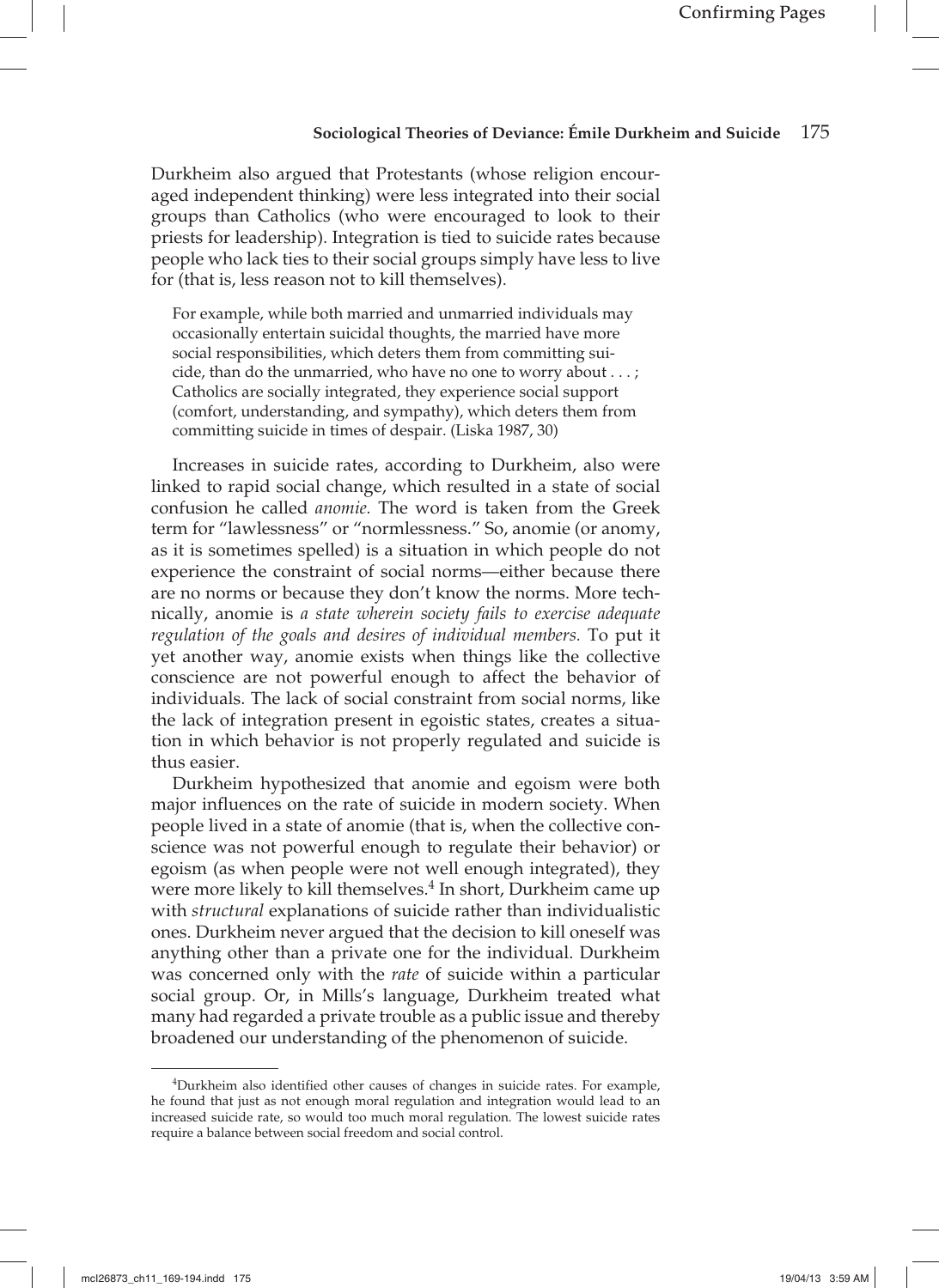# **More Structural Strain: Robert Merton and Anomie**

 The American sociologist Robert Merton rediscovered Durkheim's ideas about anomie in the late 1930s. Merton was not particularly interested in the problem of suicide, but he suspected that Durkheim's conception of anomie might help us to understand other forms of deviance.

#### **ANOMIE AND MODERN SOCIAL STRUCTURE**

 Merton continued in Durkheim's footsteps by focusing on structural strain as a cause of deviance. But Merton applied the concept of anomie more broadly than Durkheim had. Durkheim had implicitly assumed that once society completed its transition from preindustrial to industrial, anomie would go away. From his twentieth-century perspective, however, Merton realized that anomie was not about to go away; indeed, as far as Merton was concerned, *anomie is built into the structure of modern society.*

 Merton refocused the meaning of anomie to make it speak more directly to twentieth-century society. Instead of seeing anomie as a situation in which there was a lack of norms (as Durkheim had), Merton said that *anomie occurs when the norms of a society do not match its social structure.* (This might sound complicated, but don't give up. Keep reading.)

 Merton (1938) began his analysis by noticing that all social systems have two characteristics. First, they have commonly accepted *goals* for their members. These goals are simply socially valued things worth striving for. As we discovered in chapter 7, at the top of the list of things that people in the United States tend to value are achievement and success.

 Second, each society establishes what it considers to be legitimate ways, or *means,* to reach these valued goals. In this society, for example, education and hard work are the legitimate and approved routes to achievement and success.

 According to Merton, everything is fine in a society in which there is a good match between the culturally approved goals and the availability of legitimate means to reach those goals. In a wellstructured society, everyone will understand what the goals are, and people will be able to reach those goals by following socially acceptable means.

 In modern Western society, however, there tends to be a significant gap, or *disjunction,* between goals and legitimate means. Or, as Merton put it, anomie exists "when a system of cultural values extols, virtually above all else, certain common success-goals for the population at large while the social structure rigorously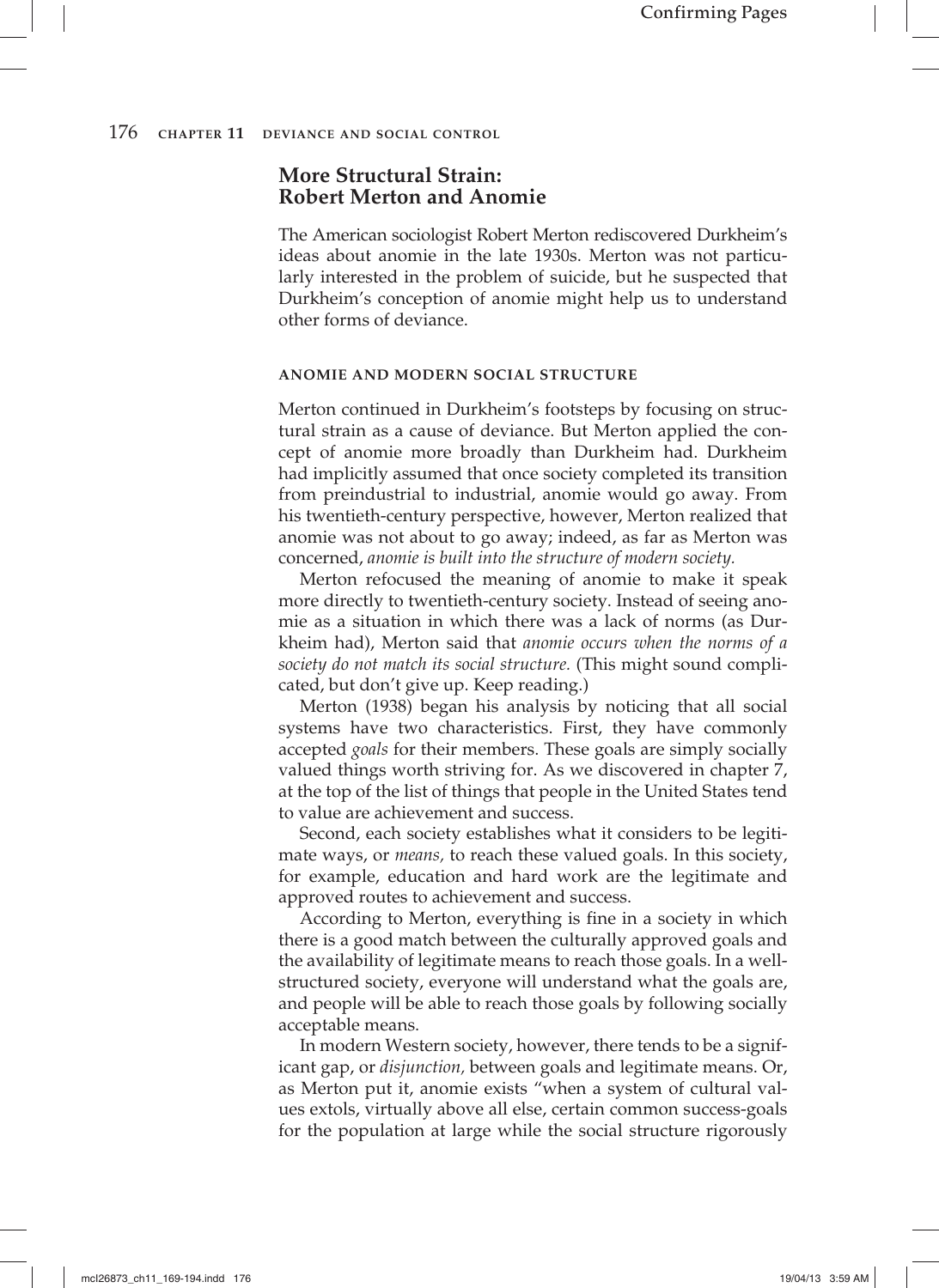|                       | Culture                                         |                                      | <b>Social Structure</b>                                                            |  |
|-----------------------|-------------------------------------------------|--------------------------------------|------------------------------------------------------------------------------------|--|
|                       | <b>Culturally</b><br><b>Emphasized</b><br>Goals |                                      | <b>Institutionally Available,</b><br><b>Legitimate Means</b><br>to Goal Attainment |  |
| I. Conformity         | $+$ accept                                      |                                      | $+$ accept                                                                         |  |
| II. Innovation        | $+$ accept                                      |                                      | $-$ reject                                                                         |  |
| <b>III. Ritualism</b> | $-$ reject                                      |                                      | $+$ accept                                                                         |  |
| <b>IV.</b> Retreatism | $-$ reject                                      |                                      | $-$ reject                                                                         |  |
| V. Rebellion          | $\pm$ reject                                    | old and substitute $\pm$<br>new ones |                                                                                    |  |

**Table 11.1** Adaptations to Anomie

SOURCE: Adapted from Robert K. Merton, "Social Structure and Anomie," *American Sociological Review* (1938): 672–682.

restricts or completely closes access to approved modes of reaching goals for a considerable part of the same population" (1938, 211). Under such circumstances, Merton argued, "deviant behavior ensues on a large scale."

 Merton understood that the American Dream (the idea that hard work will lead to success) is frequently a myth.<sup>5</sup> As he looked around, he saw whole segments of society whose access to legitimate means to success was highly restricted. One must have a college education to achieve the best jobs, for example, and Merton realized that a college education was out of the reach of many—no matter how smart they were or how hard they worked. This was just the sort of situation in which, Merton said, there was a disjuncture between socially approved goals (success) and means (education). This disjuncture, for Merton, represented a form of structural strain—which he called anomie. But Merton did not stop there. He noted that when there is anomie, or a disjuncture between goals and means, people may respond (or adapt) in different ways. These modes of adaptation are summarized in table 11.1 .

#### **RESPONSES TO ANOMIE**

 Some people in society may not experience any disjuncture between goals and means. For example, for some people hard

<sup>5</sup> Merton surely had a well-developed sociological imagination. Had it not been so well developed, he might never have come to this insight, because everything in his personal history seemed to be proof of the truth of the American Dream. Merton was born in 1910 on the "wrong side of the tracks" in north Philadelphia. He worked his way out of the slums by winning a scholarship to Temple University, where in 1931 he earned his BA Merton then won a fellowship to Harvard to pursue graduate studies, and in 1936 he was awarded the PhD in sociology.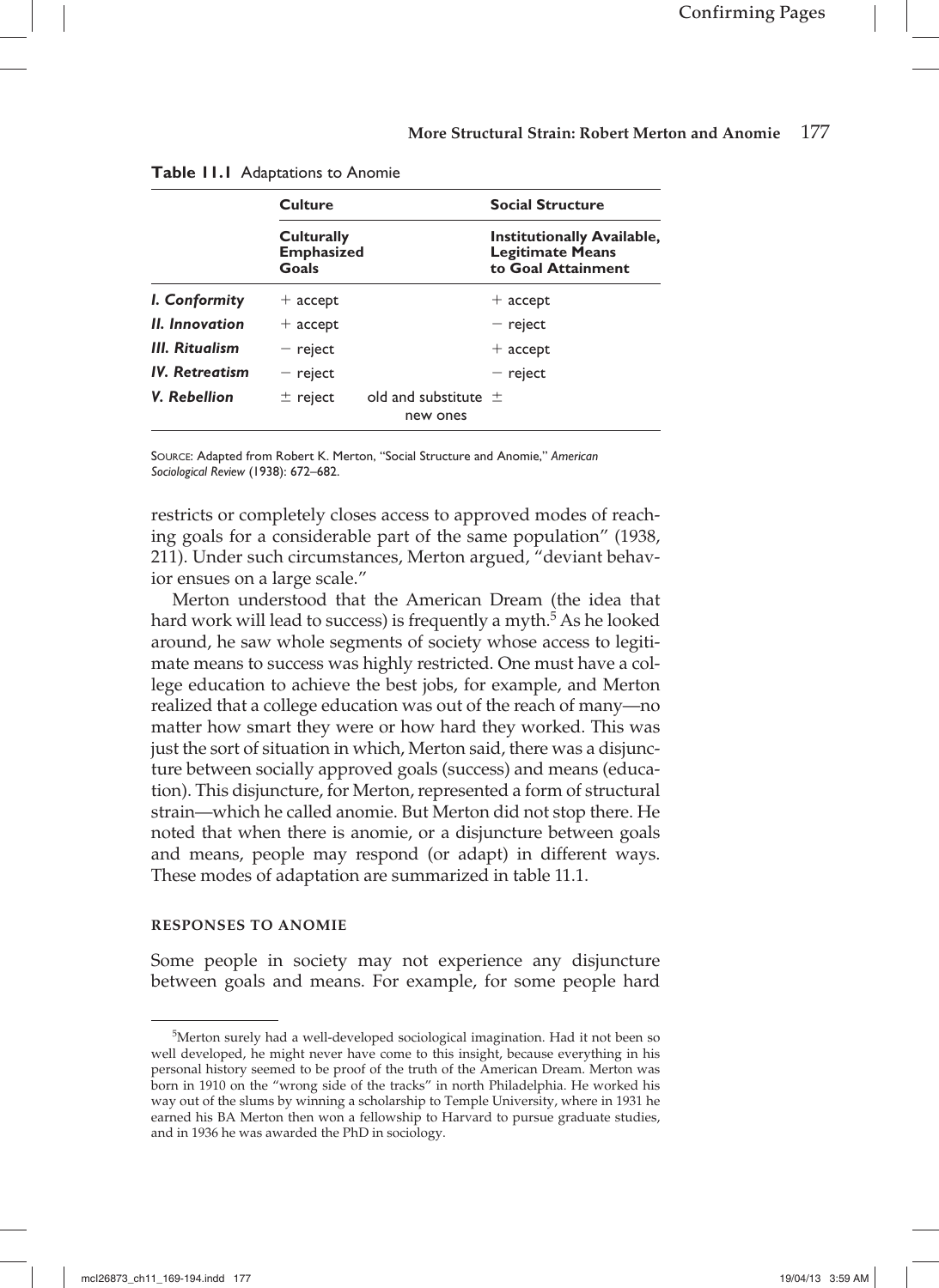work may indeed lead to success.<sup>6</sup> In other cases, even when they keep running into obstacles (as when, for example, someone can't afford to pay the costs of a college education), people may ignore the disjuncture and keep on trying. In other words, they may continue to accept the goals of success and achievement and the means of hard work even when it isn't getting them anywhere. Merton calls this adaptation *conformity.*

 Other people respond to anomie in a variety of ways. Merton called the first mode of adaptation that is obviously deviant *innovation.* Innovators accept and pursue the accepted goals of society but, when confronted with a lack of legitimate means, devise new ones. For example, if in the pursuit of the accepted goal of wealth, Mary finds she has no legitimate access to wealth, she might innovate by embezzling from her employer. The innovator, then, accepts the cultural goals but rejects the legitimate means for achieving these.

 Some people reject culturally approved goals but continue to pursue the means. Merton calls this apparently odd form of behavior *ritualism.* Ritualists follow legitimate means without caring about the goals. Ritualists, then, simply go through the motions. Ritualism is the deviant response sometimes chosen by petty bureaucrats who, frustrated at not being able to achieve their goals, continue to stamp papers and file them even when there is no point to doing so. To the ritualist, following the rules becomes more important than achieving the goals. The professor who shows up in class but does not put any effort into teaching is another example of a ritualist who is only going through the motions. Notice that ritualism is an invisible form of deviance. Because the ritualist goes through the motions of conforming, he or she may be viewed as a conformist.

*Retreatists* are noticeably different in that they reject both the goals and the legitimate means to them. For example, like ritualists, retreatists do not care about the goal of success; but unlike ritualists, neither do they care about going through the motions. Some retreatists literally drop out of society by moving, say, to the mountains of Idaho and living in huts. (A generation ago, the hippies who "turned on, tuned out, and dropped out" were splendid examples of retreatists.)

 The fifth mode of adapting to anomie that Merton identified was *rebellion.* Rebels are deviant in that they reject both cultural goals and means and then substitute new ones. It is the substitution of new goals and means that distinguishes the rebel from the retreatist. And it is the substitution of new goals and means that makes the rebel

<sup>&</sup>lt;sup>6</sup>As we will discuss more fully in chapters 13 and 14, such people tend to occupy specific places in the social structure. Upper- and middle-class people, for example, are less likely to experience the anomie of blocked opportunities (because they are less likely to experience blocked opportunities).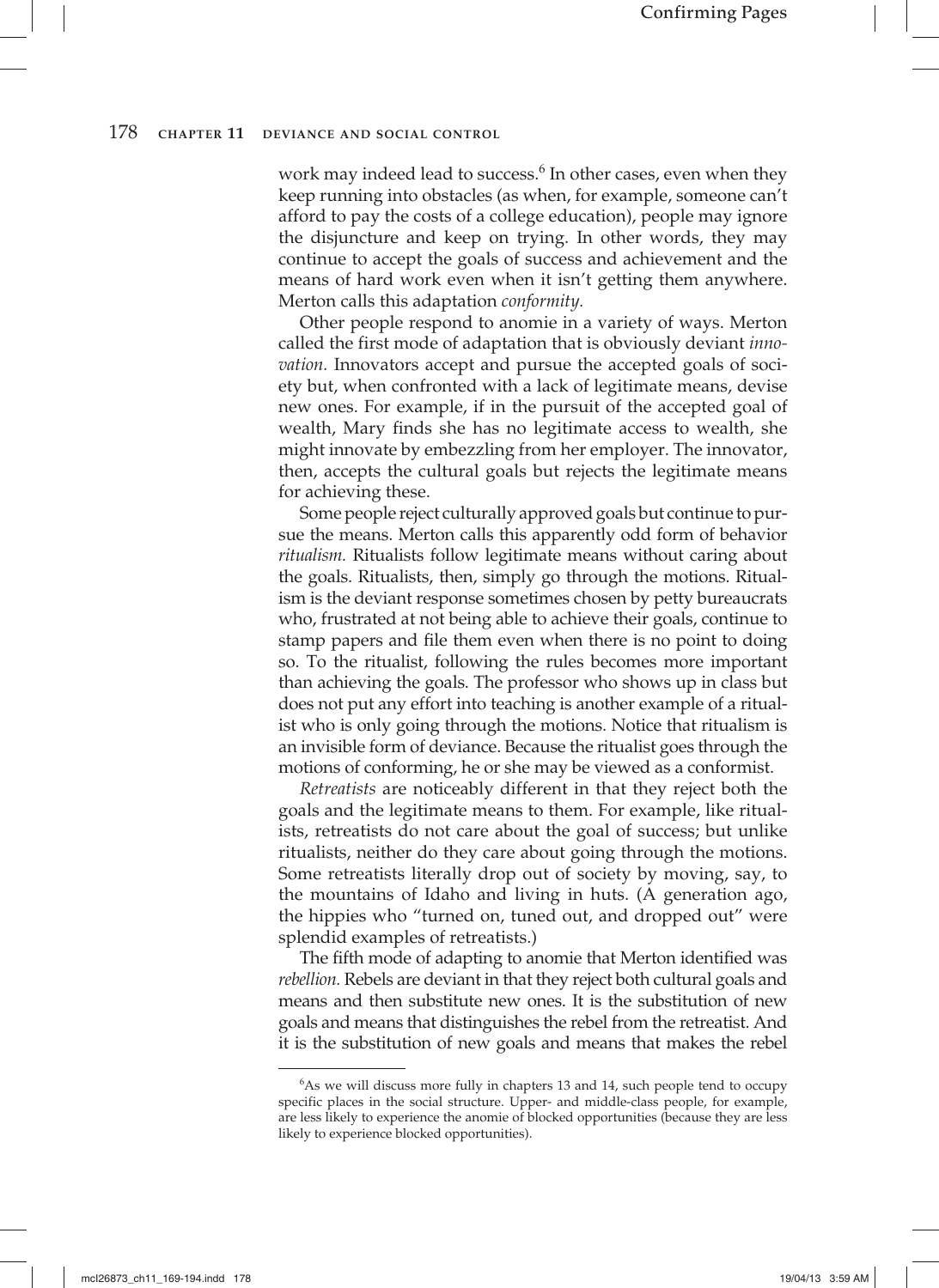seem to be the greatest threat to society. The rebels' response to strain in the social structure is to tear it down and to build up a new one.

 But Merton overlooked an important question: In a society in which there is a disjuncture between legitimate means and culturally approved goals, which mode of adaptation will people choose? How come some people choose to conform or to innovate? Why is it that still others choose to retreat or rebel?

#### **LEGITIMATE VERSUS ILLEGITIMATE MEANS**

 Two students of Merton, Richard A. Cloward and Lloyd E. Ohlin (1960; see also Cloward and Ohlin 1959), extended Merton's analysis by suggesting that *just as legitimate means to success are unequally distributed in society, so are illegitimate means.* For example, to innovate successfully, one needs to learn certain skills. Suppose you want to be a bank robber. If your career is going to last longer than a few minutes, you need to learn how to select your targets (for example, banks located near freeway exits are much preferred to ones located on busy downtown streets). How do professional bank robbers signal to bank customers and employees that they are about to participate in a robbery and had best cooperate? How big a cut should the getaway driver be promised so that he or she won't fink to the cops?

 Just as legitimate opportunity structures are unequally distributed in society, so, too, are illegitimate opportunity structures. If you are poor and illiterate, you probably will not have much of a future as a computer hacker or bank embezzler. If you are poor and want to steal, you are pretty much limited to taking on a single victim (or possibly two or three) at a time. But as an executive officer in a savings and loan, you have the unusual opportunity of swindling hundreds, if not thousands, of people.

#### 11.2

 a. Merton wrote about deviance as an adaptation to "structural strain." What was the source or nature of this strain?

**S <sup>T</sup> O <sup>P</sup>**  $R_{EVA}$ 

b. What did Cloward and Ohlin add to Merton's theory of anomie?

# **Learning to Be Deviant: Howard Becker's Study of Marijuana Use**

 Merton's conception of structural strain gives us some insight into *why* people might act in deviant ways, but it really does not tell us *how* people actually become deviant. Sociologists have noticed that one generally learns to be deviant through a kind of socialization—just as one learns to conform through socialization. In other words, deviance is frequently a learned social behavior.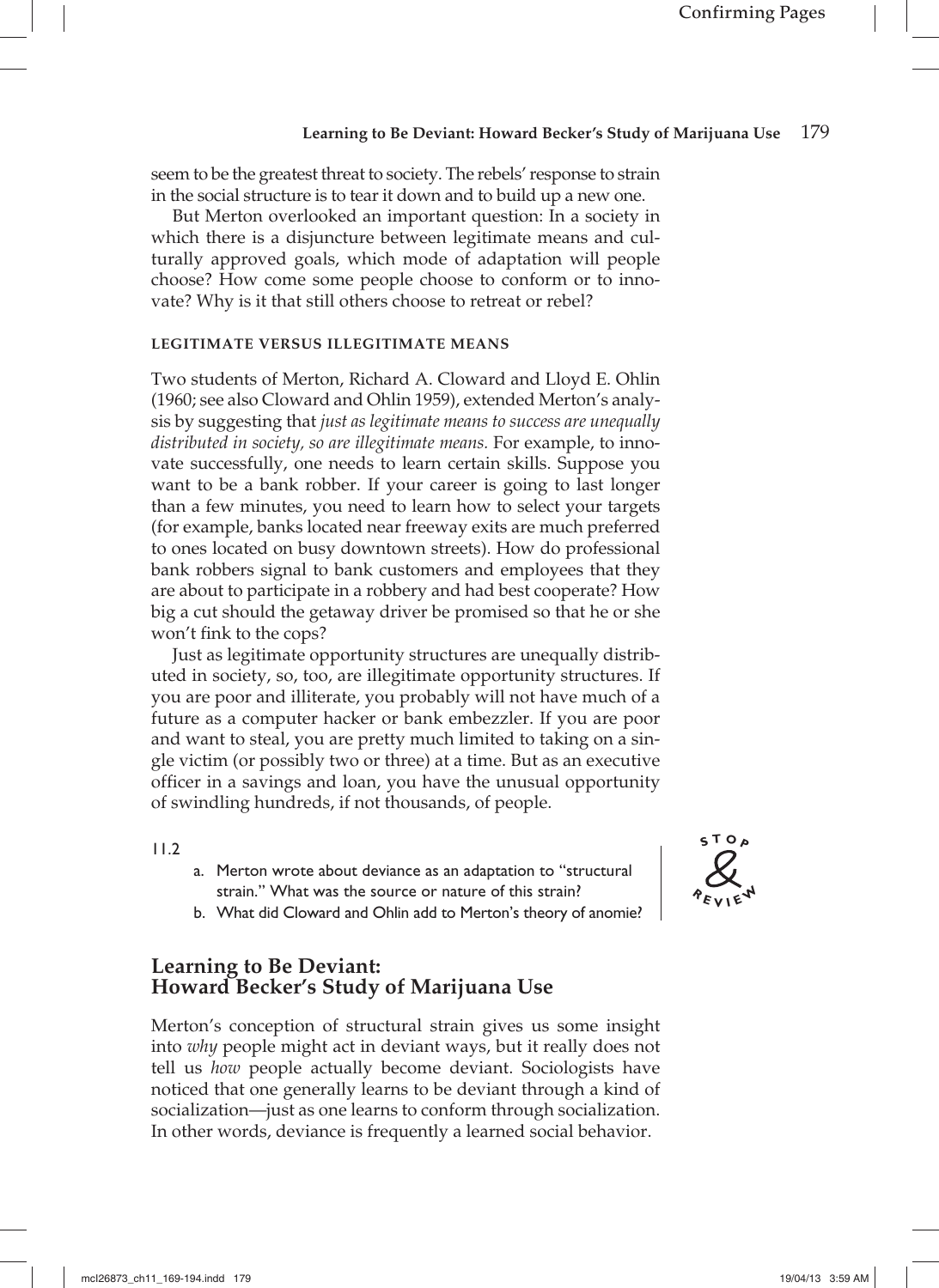One sociologist who made this point was Howard Becker. In addition to being a sociologist, Becker was a professional jazz musician in the 1950s, and one of the things he noticed was that jazz musicians tended to smoke marijuana—a practice that was not only deviant but illegal.

 Why did people smoke marijuana? At the time, it was widely thought that there was something wrong with the personality of marijuana smokers, that people who smoked marijuana suffered from some sort of psychological maladjustment. It was believed, for instance, that people who smoked marijuana did so out of a felt need for escape or because they were insecure, lacking in selfcontrol, immature, or simply mentally ill. Conventional wisdom, then, regarded marijuana smokers as people with distinct psychological and/or emotional problems.

 As a sociologist, however, Becker suspected that to truly understand the nature of this behavior, we would have to place it in its social context. And so it was that Becker began a sociological study of marijuana use. He conducted interviews with dozens of pot-smoking musicians. From his interviews, Becker found that marijuana use did indeed have important social qualities. For example, Becker found that becoming a marijuana smoker involved three separate social processes: (1) learning to smoke (gaining proper technique), (2) learning to perceive the effects, and (3) learning to enjoy the effects.

#### **LEARNING TO SMOKE**

 According to Becker (1963), the novice smoker does not ordinarily get high the first time he (Becker's subjects were primarily male) smokes marijuana. Generally, it is necessary to smoke the drug several times to achieve a high. One explanation of this is that the novice does not know how to smoke "properly"—that is, in a way that ensures a large enough dosage of the drug. Most of Becker's interview subjects agreed that the drug cannot be smoked like tobacco if the user is to get high:

 "Take in a lot of air, you know, and . . . I don't know how to describe it, you don't smoke it like a cigarette, you draw in a lot of air and get it deep down in your system and then keep it there. Keep it there as long as you can."

Unless one uses the proper technique, the effects of the drug will be minimal:

 "The trouble with people [who are unable to get high] is that they're just not smoking it right, that's all there is to it. Either they're not holding it down long enough, or they're getting too much air and not enough smoke, or the other way around, or something like that. A lot of people just don't smoke it right, so naturally nothing's gonna happen."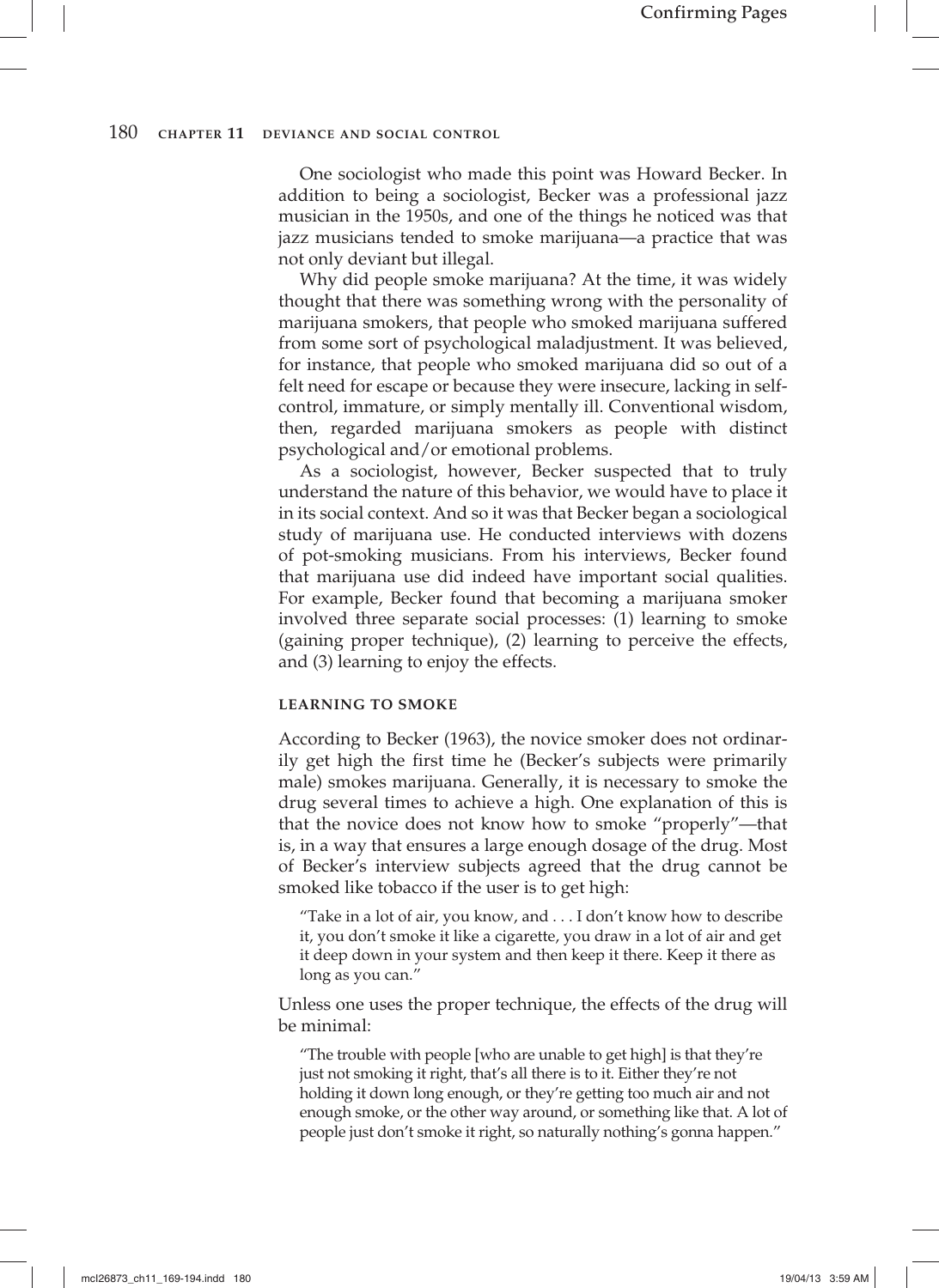Becker's interview subjects also reported that learning to smoke marijuana was a social thing:

 "I was smoking it like I did an ordinary cigarette. He said, 'no, don't do it like that.' He said, 'suck it, you know, draw in and hold it in your lungs till you . . . for a period of time.' I said, 'is there any limit of time to hold it?' He said, 'no, just till you feel that you want to let it out, let it out.' So, I did that for three or four times."

 Many reported that as first-time users they had been ashamed to admit their ignorance and so had pretended to already know how to inhale:

 "I came on like I had turned on [smoked marijuana] many times before, you know. I didn't want to seem like a punk to this cat. See, like I didn't know the first thing about it. I just watched him like a hawk—I didn't take my eyes off of him for a second, because I wanted to do everything just as he did it. I watched how he held it, how he smoked it, and everything. Then, when he gave it to me, I just came on cool, as though I knew exactly what the score was. I held it like he did and took a toke just the way he did."

No one Becker interviewed had become a marijuana user without first learning the technique for smoking that allowed one to inhale a sufficient dosage—one that allowed the effects of the drug to be evident.

#### **LEARNING TO PERCEIVE THE EFFECTS**

 Even after the novice learns the proper smoking technique, he or she may not evaluate the results as "being high." A remark made by one smoker pointed to the next step on the road to becoming a marijuana user:

 "As a matter of fact, I've seen a guy who was high out of his mind and didn't know it." [Becker asks, "How can that be, man?"] "Well, it's pretty strange, I'll grant you that, but I've seen it. This guy got on [high] with me, claiming that he'd never got high, one of those guys, and he got completely stoned. And he kept insisting that he wasn't high. So, I had to prove to him that he was."

 Becker's research suggested that getting high involves two things: (1) achieving the physiological effects of the drug and (2) recognizing and identifying these effects. Without the second element, one is not really high because one does not know one is high! Becker found that people who believed the whole thing was an illusion did not continue to use marijuana because there was no point to doing so. Thus, without social support, most people would not get beyond their first attempt. Generally, however, novice users said they had faith that eventually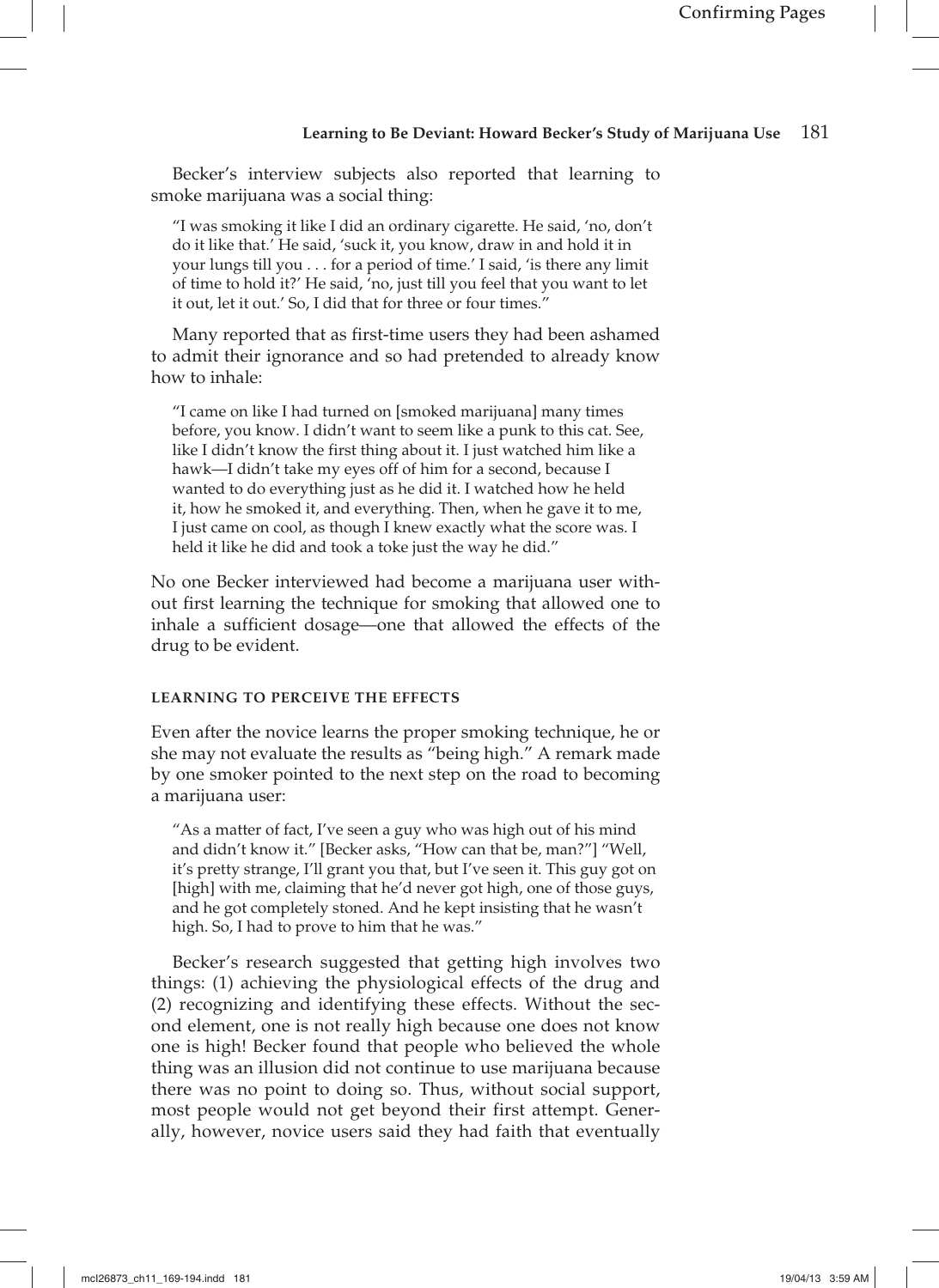they would feel some real effects. Recognizing the effects of the drug frequently came as a result of interaction with more experienced users:

 "I didn't get high the first time. . . . I don't think I held it in long enough. . . . Probably let it out, you know, you're a little afraid. The second time I wasn't sure, and he [the more experienced smoker] told me, like I asked him for some of the symptoms or something, how would I know, you know. . . . He told me to sit on a stool. I sat on—I think I sat on a stool—and he said, 'Let your feet hang.' And then when I got down my feet were real cold, you know? And I started feeling it, you know. That was the first time. And then about a week after that, sometime pretty close to it, I really got on. That was the first time I got on a big laughing kick, you know? Then I really knew I was on."

 One frequently reported effect of marijuana is intense hunger. One novice smoker remembers the first time he felt this:

 "They were just laughing the hell out of me because like I was eating so much. I just scoffed [ate] so much food, and they were just laughing at me, you know? Sometimes I'd be looking at them, you know, wondering why they're laughing, you know, like I'd ask, 'What's happening?' and all of the sudden, I feel weird, you know. 'Man, you're on, you know. You're on pot [high on marijuana].' I said, 'No, am I?' Like I don't know what's happening."

 In essence, then, the novice smoker learns from more experienced users to experience the effects of marijuana use as a high. The ability to perceive the drug's effects must be achieved if use of the drug is to continue.

#### **LEARNING TO ENJOY THE EFFECTS**

 Suppose the user has learned the proper smoking technique and has learned to identify the effects as a high. A final step is necessary before the user will continue to use the drug: He or she must learn to *enjoy the effects.* The sensations of a marijuana high are not necessarily pleasurable ones. The typical novice smoker feels dizzy, thirsty, hungry, paranoid, confused about time and space, and more. Are these responses enjoyable? As you might guess, the effects of the drug might be downright unpleasant. At best, the effects of the drug are ambiguous.<sup>7</sup>

 $Z$ In some important respects, Becker's portrayal of becoming a marijuana user may no longer reflect the reality of this process. The active ingredient in marijuana is THC (tetrahydrocannabinol). Fifty years ago, the level of THC in marijuana was quite low, and the effects of the drug were relatively subtle. But today, the level of THC in marijuana is very high (no pun intended), and the effects of the drug are much more noticeable. This probably means that it is much easier for novices to perceive the effects of the drug but more difficult for them to perceive its effects as enjoyable.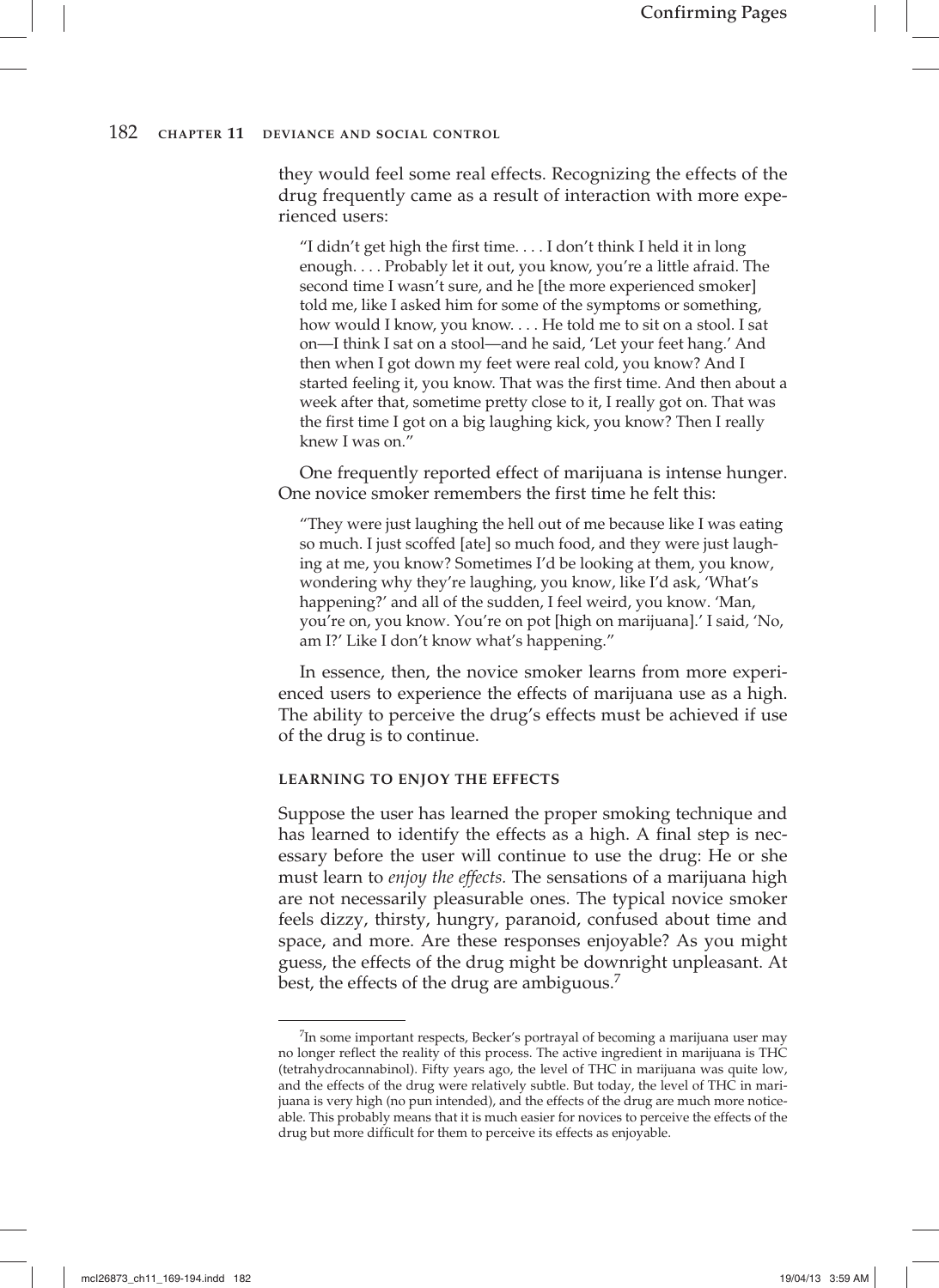The "taste" for sensations is in large part a socially acquired one. Remember your first sip of coffee? Yuck! What about oysters, green olives, and dry martinis? Double yuck! Yet many people begin to enjoy these. The same is true for the sensations produced by marijuana use. But it's not necessarily easy:

 "It started taking effect, and I didn't know what was happening, you know, what it was, and I was very sick. I walked around the room trying to get off, you know; it just scared me at first, you know. I wasn't used to that kind of feeling."

Another user reported:

 "I felt I was insane, you know. Everything people done to me just wigged me. I just couldn't hold a conversation, and my mind would be wandering, and I was always thinking, oh, I don't know, weird things, like hearing must be different . . . I get the feeling that I can't talk to anyone. I'll goof completely."

 Over time, however, many people come to regard these sensations as desirable. As an experienced user explained:

 "Well, they get pretty high sometimes. The average person isn't ready for that, and it is a little frightening to them sometimes. I mean, they've been high on lush [alcohol], and they get higher that way than they've ever been before, and they don't know what's happening to them. Because they think they're going to keep going up, up, up till they lose their minds or begin doing weird things or something. You have to like reassure them, explain to them that they're not really flipping or anything, that they're gonna be all right. You have to just talk them out of being afraid. Keep talking to them, reassuring, telling them it's all right."

 As you can see, what starts as an unpleasant experience becomes a desirable and sought-after one. In the end, with some help from one's peers, the user begins to regard being high as "fun." In simple terms, the individual not only has learned a deviant act but has learned to enjoy it as well.

 The idea that deviance, like conformity, is learned behavior has added a great deal to our understanding of human behavior.

# **The Societal Reaction Perspective: Labeling Theory**

 The traditional view of deviance focuses on why and how individuals commit deviant acts. These theories tend to take for granted that some acts are deviant and others are not. One implication of this is that regardless of who commits the deviant act, they will be responded to in the same way as anyone else who commits that particular sort of deviance.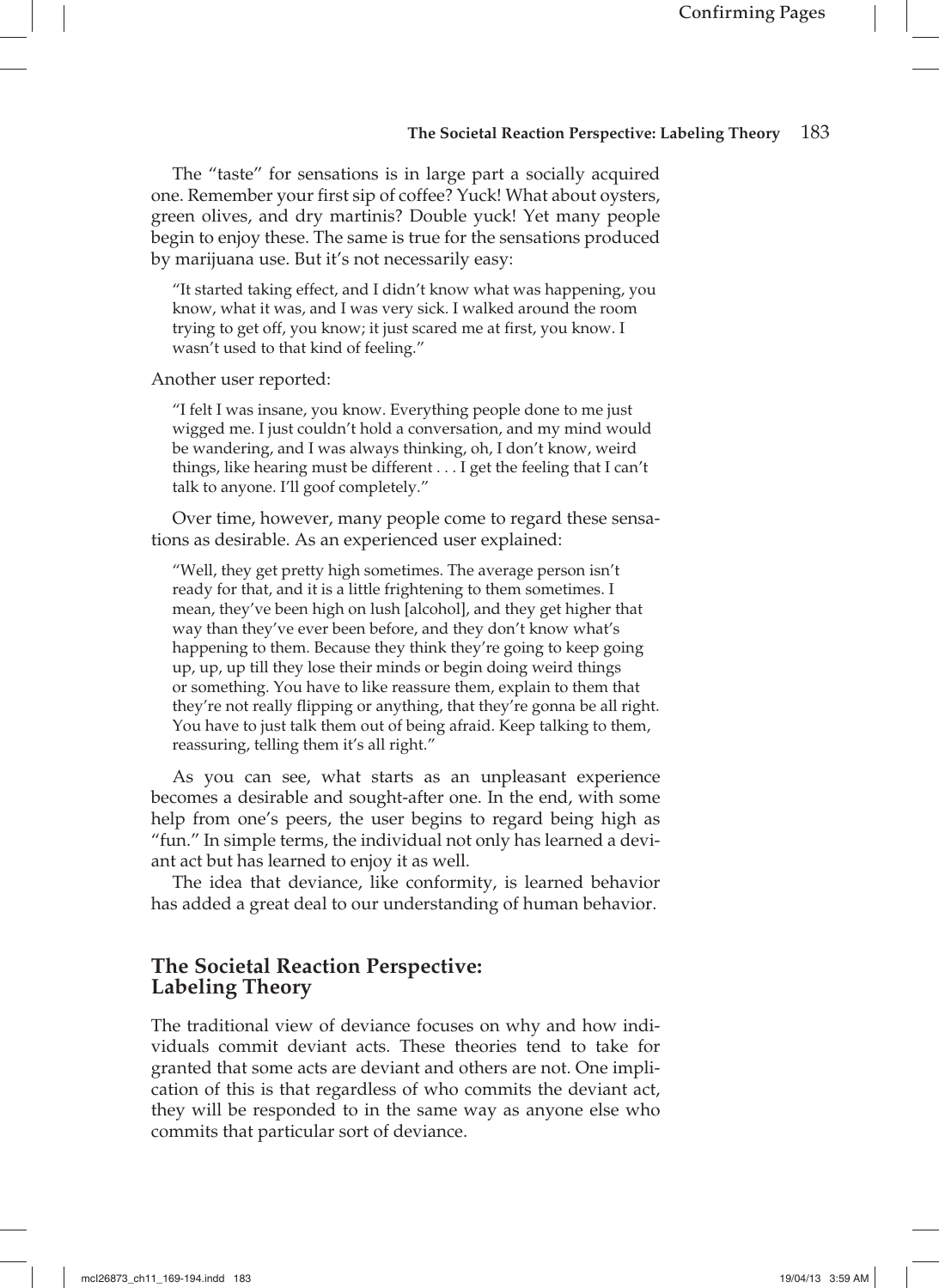

*"With all that I've learned about sociology recently, establishing who's naughty and who's nice is not as simple as it used to be."*

 But sociologists know that this is not true. As William Chambliss (1973) found in his comparison of different youth gangs, in some cases it is not *what* you do but *who* you are. More specifically, Chambliss found that lower-class youths were more likely to be sanctioned than middle-class youths—even though the lowerclass kids committed fewer deviant acts! The societal reactionist perspective in general, and labeling theory more particularly, focuses not on the one who commits the deviant act but on the response of the audience.

 Labeling theorists take note of the fact that being judged and labeled deviant has significant consequences for people's behavior. The label of deviant is powerful!

 Let's take the hypothetical case of Bob, who has just graduated from high school. One night Bob and three of his friends (including Melissa, his girlfriend) decide to steal a car and take it for a joyride. Actually Bob has chugged so much beer that he can barely walk, let alone go for a ride. But after listening to his friends cluck and call him a chicken, he goes along. As soon as he gets into the car, however, he throws up and passes out.

 Meanwhile, John, the guy who's driving, has had a few too many beers himself and wanders all over the road. This catches the attention of the police in a patrol car, which comes up behind the stolen car with lights flashing. This strikes John as rude, and so he decides to speed up and outrun the cops. Inevitably, John's poor coordination lands them all in a ditch. The other three (who are relatively sober) take off and manage to outrun the cops. But Bob is still unconscious in the back seat and the police are happy enough to arrest him as a reward for their crime-fighting efforts.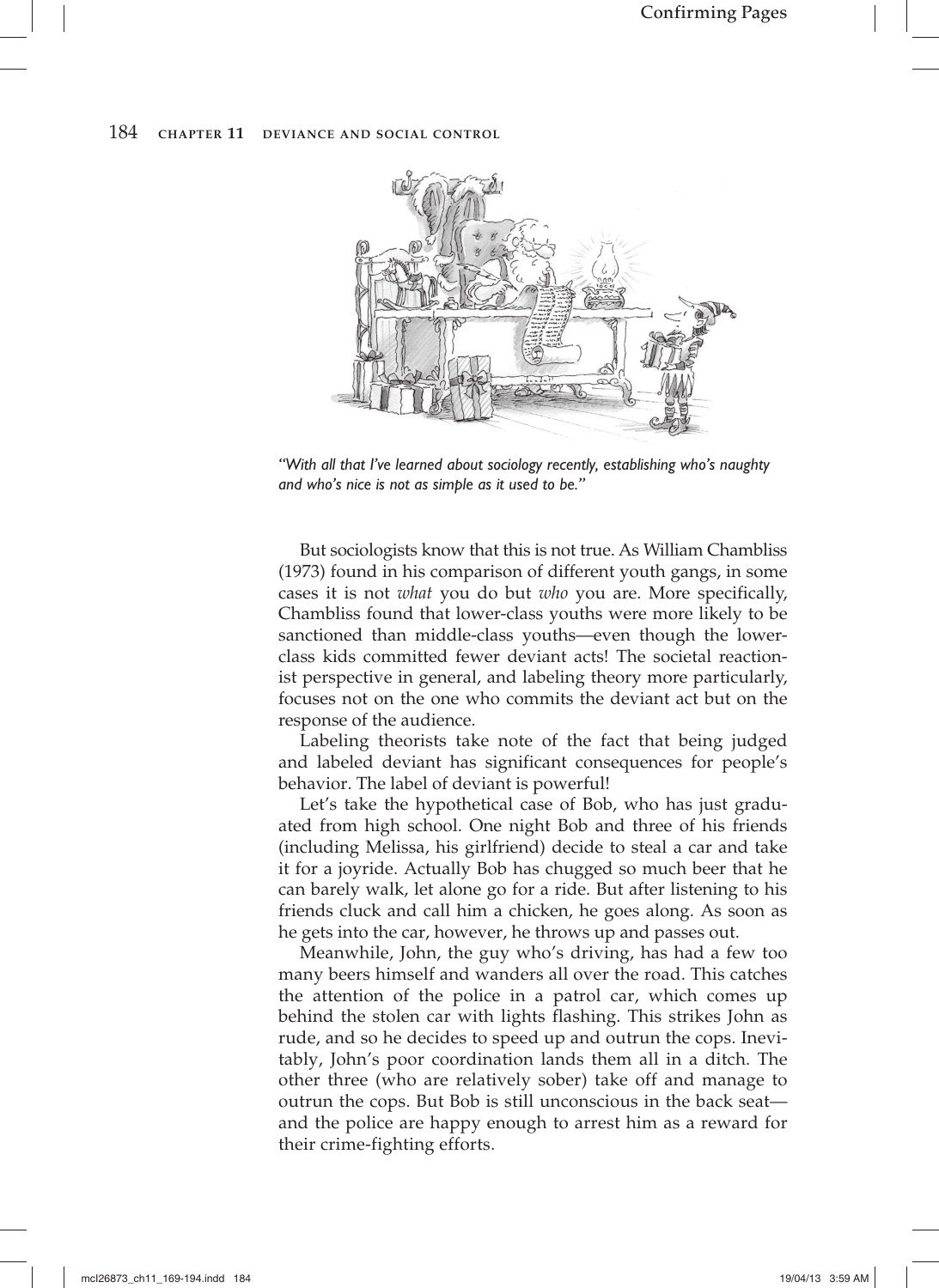Bob is taken to jail, fingerprinted, and photographed. A few days later, Bob is brought to court to be arraigned. Being the upstanding fellow that he is, Bob refuses to fink on his friends, and so the court throws the book at him. He's found guilty of grandtheft-auto (a felony) and sentenced to ninety days in jail, with another nine months suspended.

 Bob serves his summer in jail, but his real sentence is much longer. First, he loses his college scholarship. However, that hardly matters because Bob's only interest in college was so that he could go on to law school and become an attorney. Bob knows that convicted felons can't become lawyers, so what's the point?

 Bob's girlfriend, Melissa, still loves him, but her parents forbid her to date him. After all, Bob is a convicted criminal, and they don't want their daughter hanging out with an ex-con. His other friends are sympathetic, but they go off to college and lose touch. Bob tries to find a job, but every time he fills out an application, he has to deal with the question "Have you ever been convicted of a felony?"

 Bob is the same guy he was before he went along on the joyride—but this Bob has an entirely different life than the old Bob. So what if he drinks too much now and gambles away what little money he has. It's not like he has any hope of leading a normal life.

 Bob is a truly pathetic case, and I've exaggerated his circumstances to make a point: The label of deviant can trigger a selffulfilling prophecy. If you treat people as deviant and cut off their opportunities to be anything other than deviant, you increase the chances that they actually will become deviant.

 Sociologists would refer to Bob's initial foray into crime (his joyriding) as an instance of *primary deviance.* Primary deviance may be committed for all sorts of reasons, including, as in Bob's case, a desire to fit in with the group. Social labeling theorists seek to explain the acts of deviance that take place after the individual has been labeled as a deviant. These subsequent acts of deviance are called *secondary deviance.* Edwin Lemert explained the difference this way:

 Primary deviance is assumed to arise in a wide variety of social, cultural and psychological contexts and at best has only marginal implications for the psychic structure of the individual; it does not lead to symbolic reorganization at the level of self-regarding attitudes and social roles. . . . Primary deviation, as contrasted with secondary, is polygenetic, arising out of a variety of social, cultural, psychological and physiological factors. . . .

 Secondary deviation is deviant behavior [that results] as a means of social defense . . . or adaptation to the . . . problems created by the societal reaction to primary deviance. . . . Secondary deviation refers to a special class of socially defined responses which people make to problems created by the societal reaction to their deviance. (Lemert 1967, 17, 40)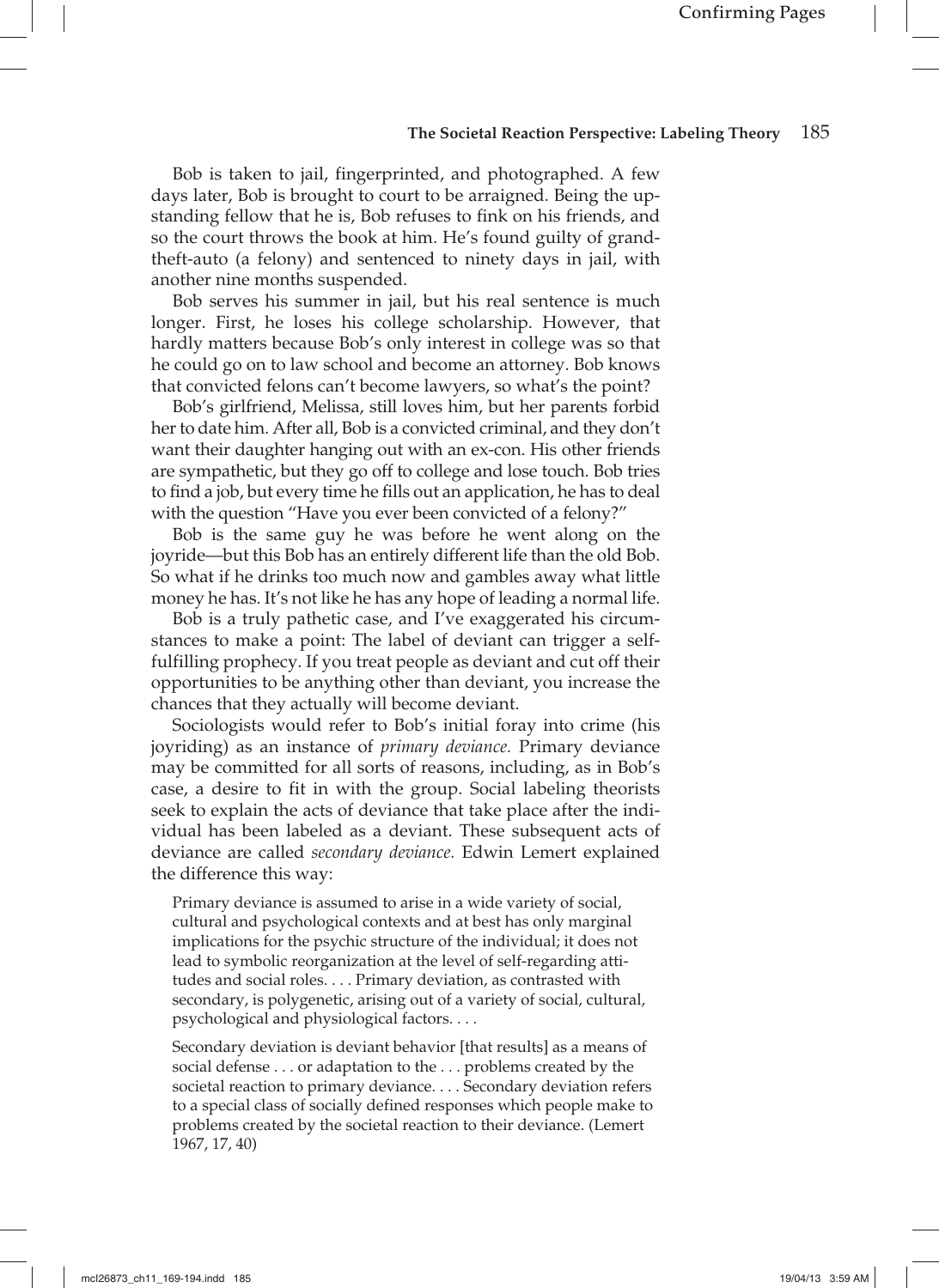Erving Goffman's work on social identity helps us to make sense of the power of labels. Goffman argued that the stigma<sup>8</sup> of negative social labels can work to spoil a person's identity. According to Goffman, a stigma is "any attribute that discredits a person or disqualifies him or her from 'full social acceptance'" (1963, 3).

 Goffman identified three types of stigma. First, there are *abominations of the body*—clearly visible physical marks (deformities, scars, disfiguring injuries). Second, there are *blemishes of individual character* —labels of mental disorder, dishonesty, alcoholism, or bankruptcy. Finally, there are *tribal stigmas* —or being discredited for membership in a particular racial, religious, or ethnic group or subcultural group. In other words, a stigma can be either ascribed or achieved.

 Goffman argued that a stigma can affect one's social interactions in two ways. When a stigma is visible or known, it can result in a *discredited identity.* Like Bob, who because he lived in a small town was publicly labeled as a criminal and treated as such people with discredited identities have a tough time being nondeviant even if they want to be.

 Frequently, however, individuals are able to hide attributes that, if visible, would stigmatize them. In other words, stigmatized individuals may try "to pass"—that is, to camouflage the attribute that would get them labeled as deviant. Successfully passing means that the individual is not discredited. But because the person is vulnerable to being found out, he or she is *discreditable* that is, in danger of feeling the full force of the stigma.

 Goffman observed that the results are the same regardless of whether the person achieves a stigma or has it ascribed to him or her: "In all of these various instances of stigma the same sociological features are found: an individual who might have been received easily in ordinary social intercourse possesses a trait that can intrude itself upon the attention and turn those of us whom he meets away from him, breaking the claim that his other attributes have on us" (1963, 18).

 Others have found that a negative label, or a social stigma, can easily become a person's master status (the concept of master status was introduced in chapter 8). Criminologist Edwin Schur noted, for example, that such negative social labels as drug addict, homosexual, prostitute, or juvenile delinquent "will dominate all other characteristics of the individual. Good athlete, good conversationalist, good dancer, and the like are subordinated to or

<sup>8</sup> The term *stigma* comes from ancient Greece and Rome, where runaway slaves and criminals were branded with a hot iron or needle as a sign of their disgrace. These brands were called stigma, from the Greek verb *stizein,* meaning "to tattoo." When the word became part of the English language in the late sixteenth century, it was used as it had been by the ancients—to refer to visible signs of disgrace.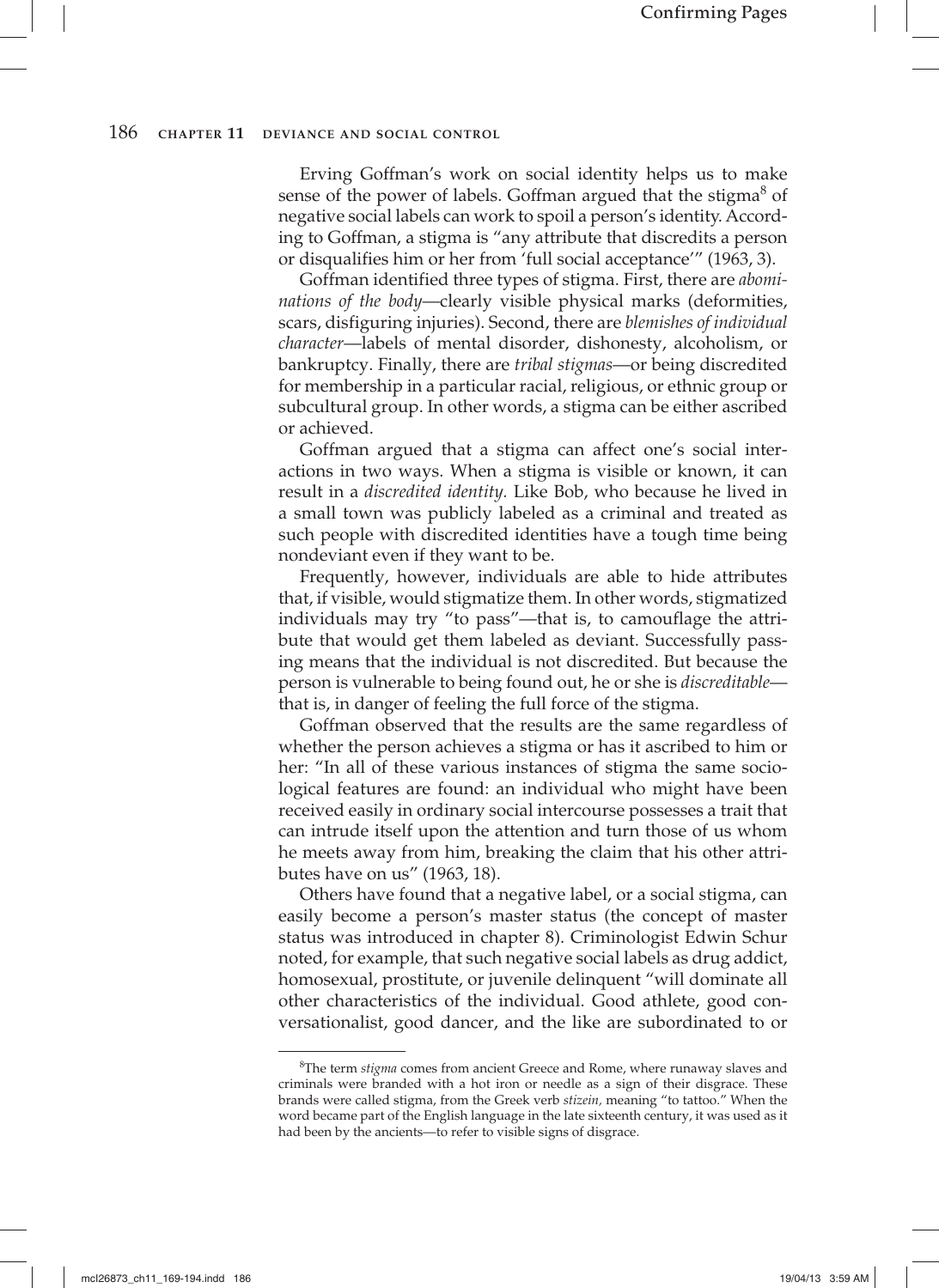negated by this trait, which is immediately felt to be more central to the 'actual' identity of the individual" (1971, 9).

 **11.3** Explain the difference between *primary* and *secondary* deviance. Why do some sociologists think it is important to distinguish between the two types?



# **The Functions of Deviance: Maintenance of the Status Quo and Social Change**

 According to conventional wisdom, society would be much better off if it could get rid of crime and deviance. Durkheim started changing at least sociologists' minds about this. His reasoning was this: If people continue to violate norms, their behavior must offer some benefit to society. What benefit do crime and deviance confer on society? Well, for one thing, criminals and deviants represent social enemies, and hating these social enemies can help unite society. Thus, Durkheim argued,

 crime brings together upright consciences and concentrates them. We have only to notice what happens, particularly in a small town, when some moral scandal has just been committed. They stop each other on the street, they visit each other, they seek to come together to talk about the event and to wax indignant in common. (1893/1933, 102)

 Sociologist Kai T. Erikson extended Durkheim's idea that crime could be functional by noting that deviance *clarifies* society's norms and moral boundaries. Typically a group's norms are pretty vague, but societal reaction to rule breakers helps to clarify the limits of normative (appropriate) behavior:

 The reaction to some people as rule violators functions to clarify the meaning of the norm. Others learn "how far they can go." Consider the rule, "do not cheat on examinations." What does it mean for specific examination situations? In the case of a take-home examination, it clearly means that a student should not copy another student's answer. Does it also mean that students should not work together or talk over the assignment at all? How does the rule apply to term papers? Does it mean that students should not seek assistance from other students or other professors? Does it mean that one term paper should not be submitted in two classes? When some

#### *Ponder*

Generally speaking, the stigma that results from conviction for a white-collar crime is less than the stigma that results from conviction for a street crime. Why do you think this is so?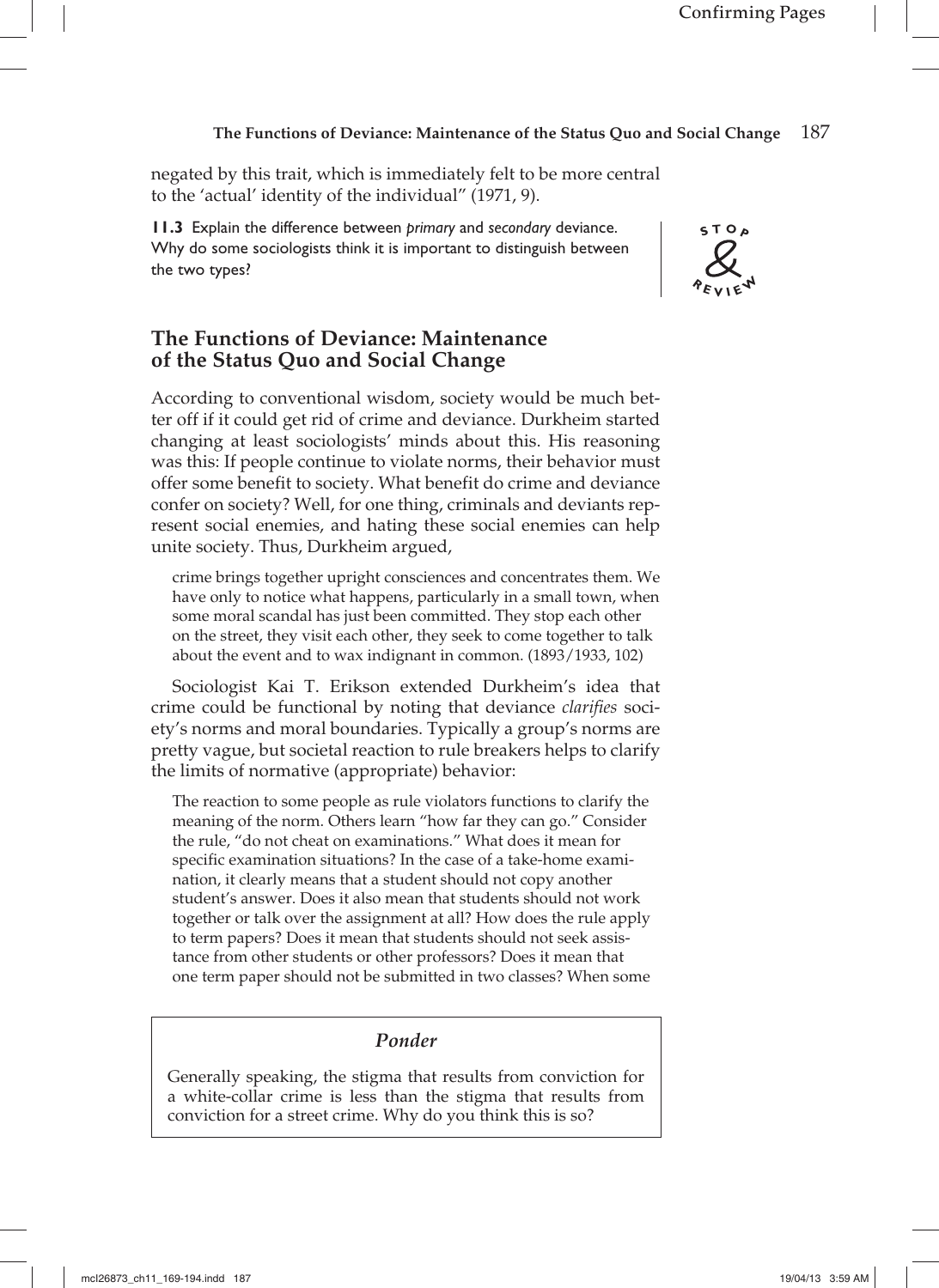students "go too far" and exceed the academic community's boundaries or tolerance limits, the community reacts, and that reaction defines specific situational meanings of the rule. (Quoted in Liska 1987, 40)

 Finally, deviance encourages social change. Durkheim noted that deviant people are sources of social change of the sort that can benefit society. As proved by the American revolutionaries of the eighteenth century, today's deviance may become tomorrow's morality, today's deviant may become tomorrow's hero.

#### **A CAUTION ABOUT CRIME DATA**

 Sociologists who study crime and deviance use data from a variety of sources. It's important to be careful when interpreting these data. Suppose, for example, you came across table 11.2 . This table shows, among other things, that in the year 2000 more than half (57.9 percent) of all people in state prisons for drug offenses were black. This statistic is made all the more startling given that blacks make up only about 12 percent of the U.S. population.

 A sociologically naive person might conclude that blacks are more likely to use drugs than whites or Hispanics.

 A close inspection of table 11.3 , however, would show how wrong-headed that conclusion would be. The data in table 11.3 look at the people who are regular drug users. It shows that if we look at all regular drug users, we find that the percentage of each group is fairly close to their percentage in the United States. In other words, whites make up about three-quarters of the U.S. population and close to three-quarters of those who regularly use illegal drugs.

|                                      | Year    |              |         |  |  |
|--------------------------------------|---------|--------------|---------|--|--|
| <b>Race/Ethnicity</b><br>of Prisoner | 2000    | 2003         | 2005    |  |  |
| White                                | 23.2%   | 25.9%        | 28.5%   |  |  |
| <b>Black</b>                         | 57.9    | 53.0         | 44.8    |  |  |
| Hispanic                             | 17.2    | 20.0         | 20.2    |  |  |
| Other                                | 1.7     | $\mathsf{L}$ | 6.5     |  |  |
| Total                                | 100%    | 100%         | 100%    |  |  |
| (N)                                  | 251,100 | 259,900      | 253,300 |  |  |

**Table 11.2** Racial Composition of those Incarcerated for Drug Offenses in U.S. State Prisons, 2000–2005.

SOURCE: Adapted from Marc Mauer, 2009. *The Changing Racial Dynamics of the War on Drugs.* Washington, DC: The Sentencing Project.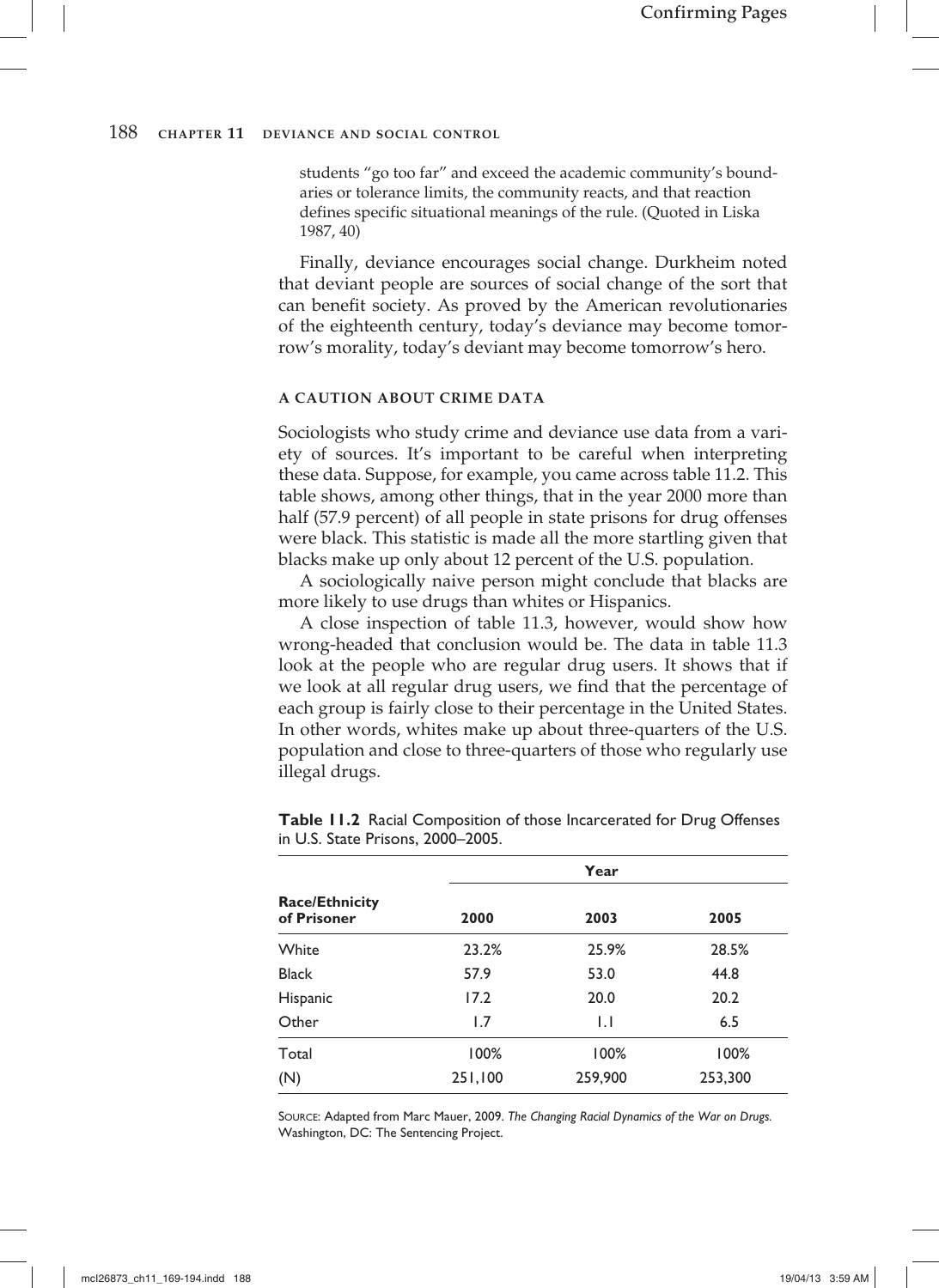| <b>Race/Ethnicity</b><br>of Drug User | Percent<br>of Total<br><b>Population</b> | Year  |       |       |  |
|---------------------------------------|------------------------------------------|-------|-------|-------|--|
|                                       |                                          | 2000  | 2003  | 2005  |  |
| White                                 | 76%                                      | 74.8% | 71.0% | 69.2% |  |
| <b>Black</b>                          | 12                                       | 11.5  | 12.3  | 14.0  |  |
| Hispanic                              | 9                                        | 9.1   | 12.2  | 12.4  |  |

**Table 11.3** Racial Composition of the United States and of Regular Illegal Drug Users in the U.S., 2000–2005.

SOURCE: Adapted from Marc Mauer (2009), and *Drug Use Among Racial/Ethnic Minorities,* Revised Edition, National Institute on Drug Abuse, Department of Health and Human Services, National Institutes of Health. 2003.

 The question is, why are regular drug users who are black or Hispanic more likely to go to prison? One might be tempted to say that perhaps black or Hispanic drug offenders commit more serious drug offenses (i.e., selling as opposed to possession of drugs). Unfortunately, there are no reliable data on this point; however, "Persons who use drugs . . . generally report that they purchased their drugs from someone of their own race" (Mauer 2009, 8).

 The differences in incarceration rates is probably explained by a number of factors. In recent decades, the criminal justice system has specifically targeted the use of "crack" cocaine<sup>9</sup> with enhanced sentences. Because crack is relatively cheap, it is attractive to low-income users. Blacks are more likely than whites to have low incomes and live in communities with "limited access to treatment and alternative sentencing options" like diversion programs (Mauer and King 2007, 18).

 **11.4** In 1955 Rosa Parks, an African American woman, disobeyed an Alabama state law by not giving up her seat to a white person (as the law insisted). Parks was arrested, convicted, and fined \$10 plus \$4 court costs. What function did her deviance play?



# **Deviance Is Not Immutable10**

Deviance is an inevitable part of social life. According to Emile Durkheim, it is impossible for a society to exist without deviance: Societies create norms and, inevitably, some people will violate them.

<sup>&</sup>lt;sup>9</sup> Crack cocaine is a kind of cocaine that is produced by dissolving cocaine in water, mixing it with common household chemicals, and boiling the mixture until "rocks" appear.

<sup>&</sup>lt;sup>10</sup> Immutable means unchanging and unchangeable.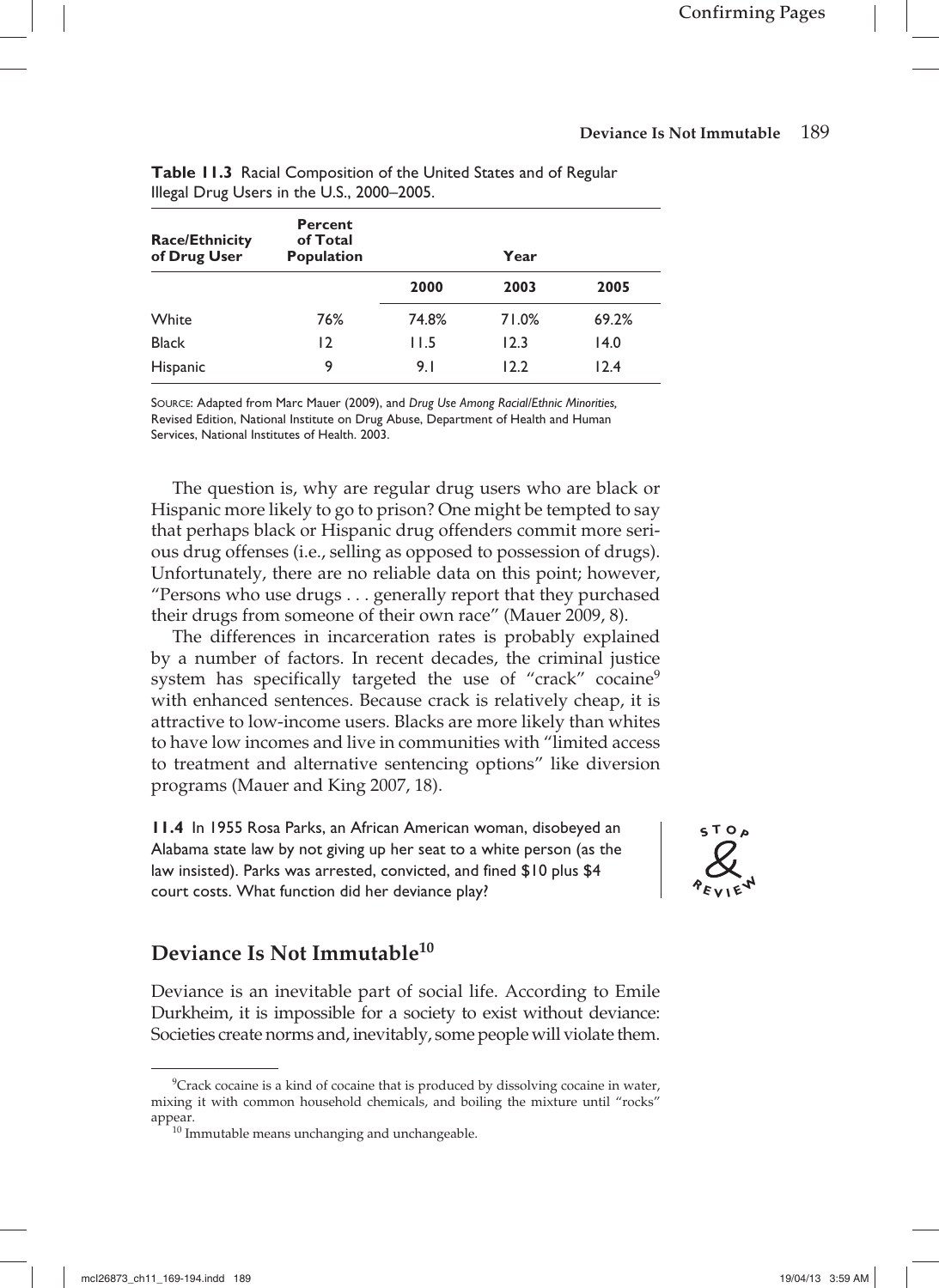

No act, however, is inherently deviant. Any particular behavior is deviant only if people in a society have rules against that behavior. Moreover, as people change, rules may change and different behaviors may be defined as deviant (or not).

Traditionally, if a student enrolled in a social problems or a sociology of deviance class, one of the topics listed on the syllabus would be homosexuality. There was little question that homosexual behavior was deviant.

Indeed, until the early 1960s, homosexual acts, called *sodomy* or *crimes against nature*, were felonies in all state jurisdictions in the United States. Things began to change in the 1960s and 1970s, but—as late as 1986, half of the states still had laws prohibiting sodomy.<sup>11</sup> As shown in figure 11.1, in the 1980s, most Americans believed that homosexual behavior was "always wrong" and most court decisions reflected that belief. For example, in 1982, Michael Hardwick was arrested in his bedroom with another man and charged with violating Georgia's law against sodomy. Over the course of the next four years, the case found its way to

<sup>&</sup>lt;sup>11</sup>Technically, sodomy includes any sexual intercourse that does not involve a penis and a vagina—whether it involves same sex or different sex partners. However, I can't find any record of different sex partners being prosecuted.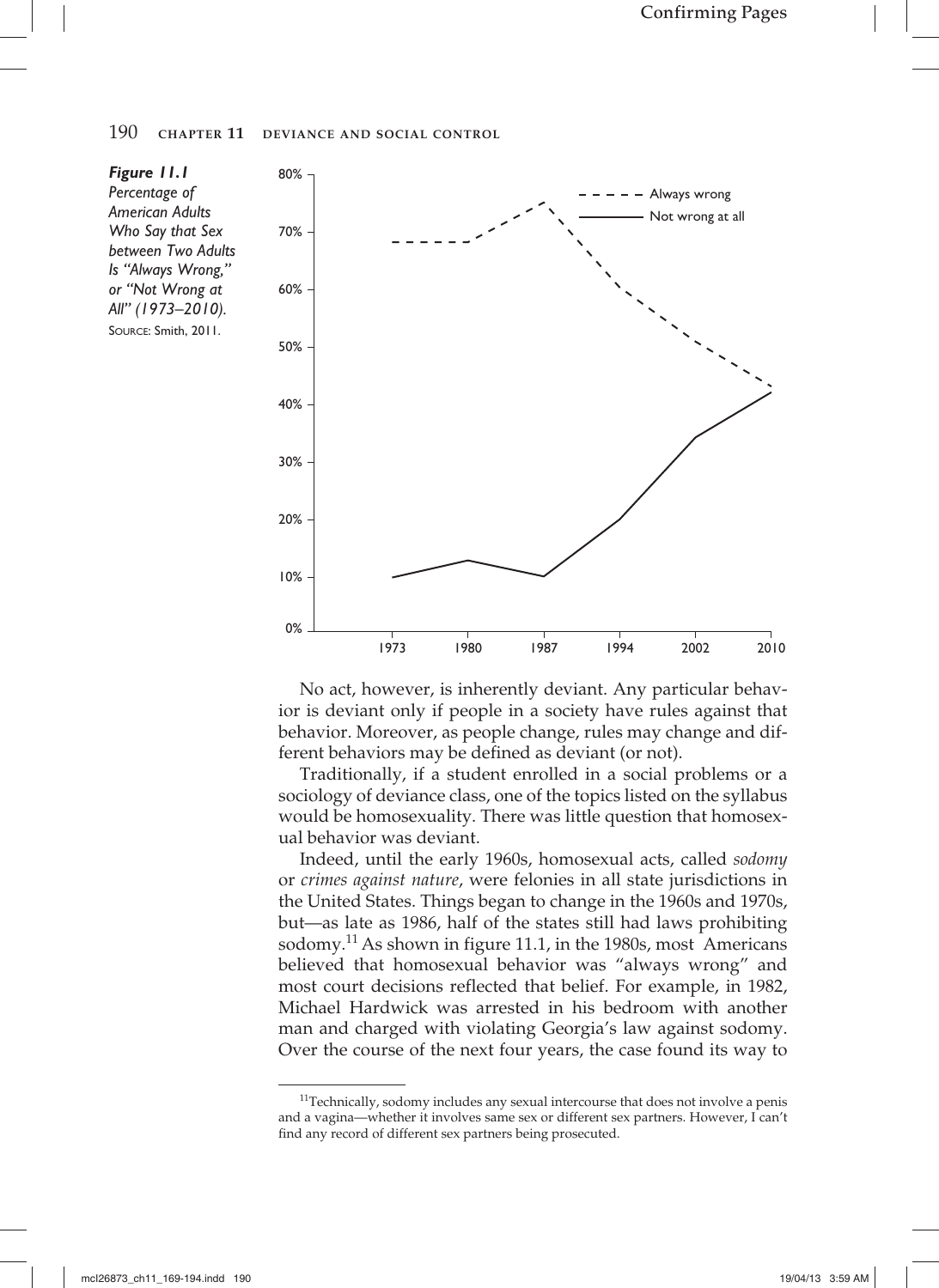the U.S. Supreme Court, where five of its nine members found that people who wished to engage in same sex sexual acts have no constitutionally protected right to do so.

However, in the new century, people's attitudes began to change. Then, in 2003, the Court was presented with another sodomy case. In *Lawrence v Texas* (2003) a six-to-three majority ruled that sodomy statutes were unconstitutional violations of American's right to privacy.

Did this mean that sodomy laws were taken off the books? No. At this writing, some fourteen states' laws criminalize sodomy, and in many of these states there continue to be prosecutions or, at least, legal harassment of gays. $12$ 

A year after the *Lawrence* case was decided, in 2004, the Massachusetts Supreme Court ruled that the state's constitution equal protection clause required that same-sex couples be allowed to marry. At this writing, same sex marriage is legal in Connecticut, Iowa, Maine, Maryland, Massachusetts, New Hampshire, New York, Vermont, and Washington State (and Washington D.C.).

Same sex marriage is allowed in several other countries: Argentina, Belgium, Canada, Iceland, Netherlands, Norway, Portugal, Spain, South Africa, and Sweden.

# **Gays in the Military**

The 1916 Articles of War prohibited homosexuals from serving in the military. In World War II, "the military developed procedures for spotting and excluding homosexual draftees from service: recruits were screened for feminine body characteristics, effeminacy in dress and manner and a patulous (expanded) rectum.<sup>"13</sup> During the Vietnam War, some draftees claimed homosexual tendencies in order to avoid service. "It didn't always work: in 1968 Perry Watkins, a 19-year-old man, "was drafted despite checking the 'yes' box in the category 'homosexual tendencies' during his pre-induction physical examination. After 16 years of service, the

 $12$ In the following states, sodomy is outlawed for both gays and straight people: Alabama, Florida, Idaho, Louisiana, Michigan, Mississippi, North Carolina, Virginia, South Carolina, and Utah. In Kansas, Montana, Oklahoma, and Texas, sodomy is only a criminal act if involves same-sex couples.

<sup>&</sup>lt;sup>13</sup>Unlike their male counterparts, lesbians had little difficulty serving in the military in WWII. For one thing, those seeking to serve were not asked about their sexual orientation—partly because it was contrary to social norms to ask women such questions and partly because women service members who displayed male tendencies were considered to probably "be perfectly normal sexually and excellent military material"(Berube, 1990, 29). After the war, however, women were placed under greater scrutiny, requiring lesbians, like gay men, to work harder to hide their sexuality if they wanted to continue to serve.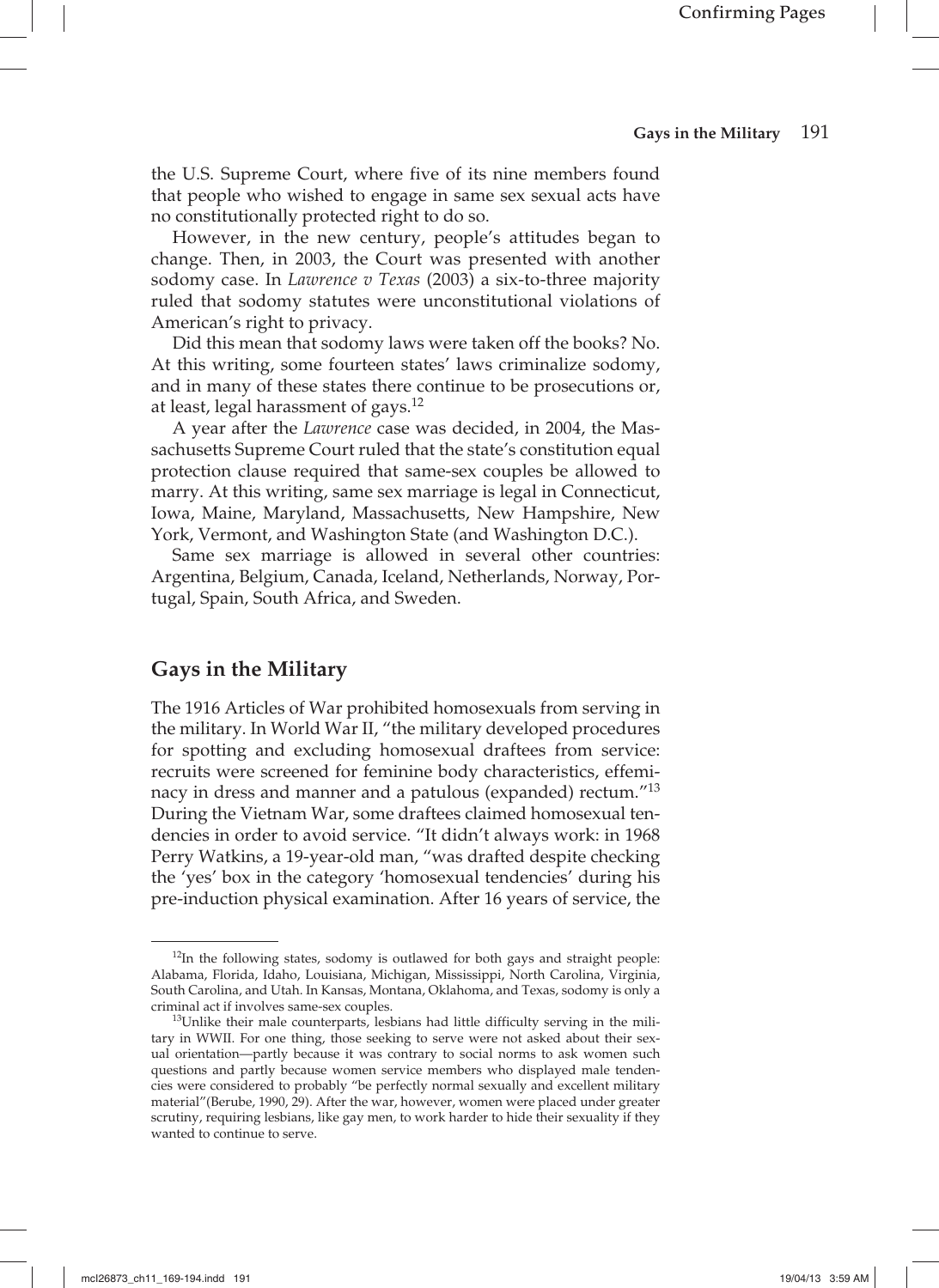military discharged [Sergeant] Perry Watkins for his sexual orientation; he promptly filed a lawsuit" (Webley, 2010). Perry won the lawsuit and the court awarded him retroactive pay, an honorable discharge, and promotion from staff sergeant to sergeant first class.

In 1993, the United States Congress passed the Military Personnel Eligibility Act, informally known as "Don't Ask, Don't Tell." The act barred the military from asking those seeking to serve about their sexual orientation. However, contrary to the common understanding of the law, the act continued to allow the military to investigate the sexual lives of serving personnel. As a result, between 1994 and 2010, "more than 12,000 service members" were dismissed from the military for their sexual orientation" (Webley 2010).

In 2010, The U.S. Congress passed the "Don't Ask, Don't Tell Repeal Act." The act removed all restrictions against homosexuals serving in the military. While surveys suggested most Americans (about 60 percent) were in favor of allowing gays to serve, there was opposition. In 2009, for example, more than 1,000 retired admirals and generals published a statement saying that "Repeal . . . would undermine recruiting and retention, impact leadership at all levels, have adverse effects on the willingness of parents who lend their sons and daughters to military service, and eventually break the All-Volunteer Force" (quoted in Belkin, et al., 2012).

A year after repeal, research suggested that the pessimistic predictions about allowing gays to serve openly in the military were wrong: The repeal of DADT has had no overall negative impact on military readiness or its component dimensions, including cohesion, recruitment, retention, assaults, harassment or morale" (Belkin, et al., 2012, 4). In June, 2012, Secretary of Defense Leon E. Panetta celebrated "Pride Month" with a video statement thanking "gay and lesbian service members and lesbian, gay, bisexual and transgender civilians for their dedicated service to the nation" (U.S. Department of Defense, http://www.pentagonchannel.mil/Home.aspx).

# **Chapter Review**

 1. Below I have listed the major concepts discussed in this chapter. Define each of the terms. ( *Hint:* This exercise will be more helpful to you if, in addition to defining each concept, you create an example of it in your own words.)

 relativity of deviance normative behavior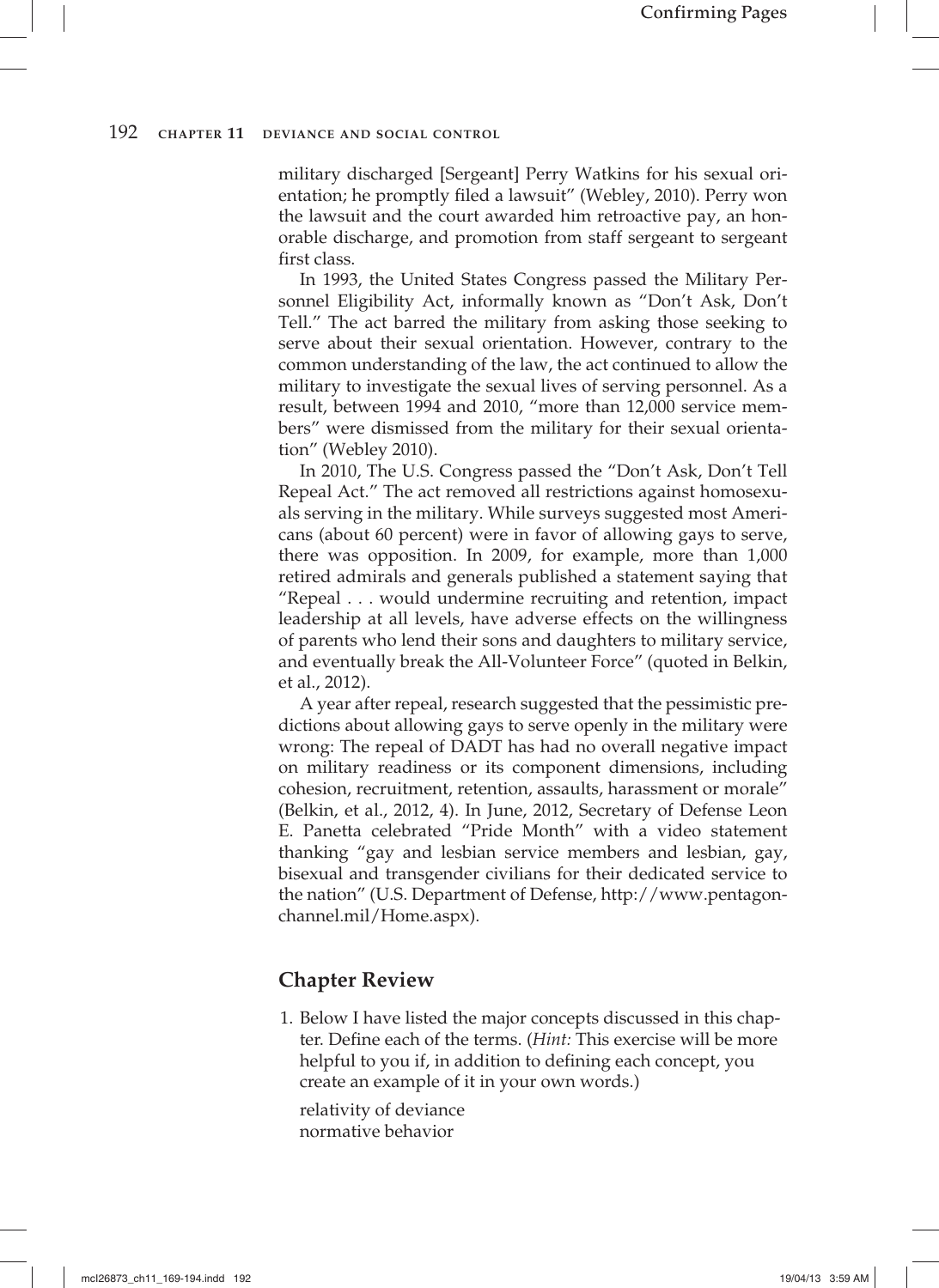nonsociologial approaches to deviance demonic possession as a theory of deviance Cesare Lombroso's theory of atavism William Sheldon (ecto-, endo- and mesomorph) Émile Durkheim, collective conscience structural strain anomie and egoism Robert Merton and anomie responses to anomie (conformity, innovation ritualism, retreatism, rebellion) Richard Cloward and Lloyd Ohlin differential opportunities to deviate Howard Becker deviance as learned behavior societal reaction/labeling theory Edwin Lemert primary and secondary deviance Erving Goffman stigma discreditable versus discredited identity functions of deviance

- 2. Review Merton's typology of adaptation to anomie. Create an example of each type of adaptation (conformity, innovation, ritualism, and rebellion) and explain how each of your examples fits the definition of that type of adaptation. (Don't use examples given in the chapter; make up your own.)
- 3. Durkheim suggested that deviance can be a source of social change. Give an example of someone who, during your lifetime, was judged to be deviant or criminal but nonetheless brought about social change.
- 4. The relationship between conformity to norms and deviance is frequently a complicated one. Describe a situation in which conformity to the norms of some smaller group would result in nonconformity to the norms of the larger society. Then, discuss what implications this sort of conflict of norms might have for sociologists who want to understand why people deviate.

# *Answers and Discussion*

### **11.1**

 a. False—society *cannot* be divided into people who conform and people who do not conform to social norms. If we tried to make such a division, everyone would be on the same side of the line. Everyone deviates sometimes, and most people conform most of the time. (Even chainsaw murderers usually eat dinner with a fork and use toilet paper in the socially prescribed manner.)